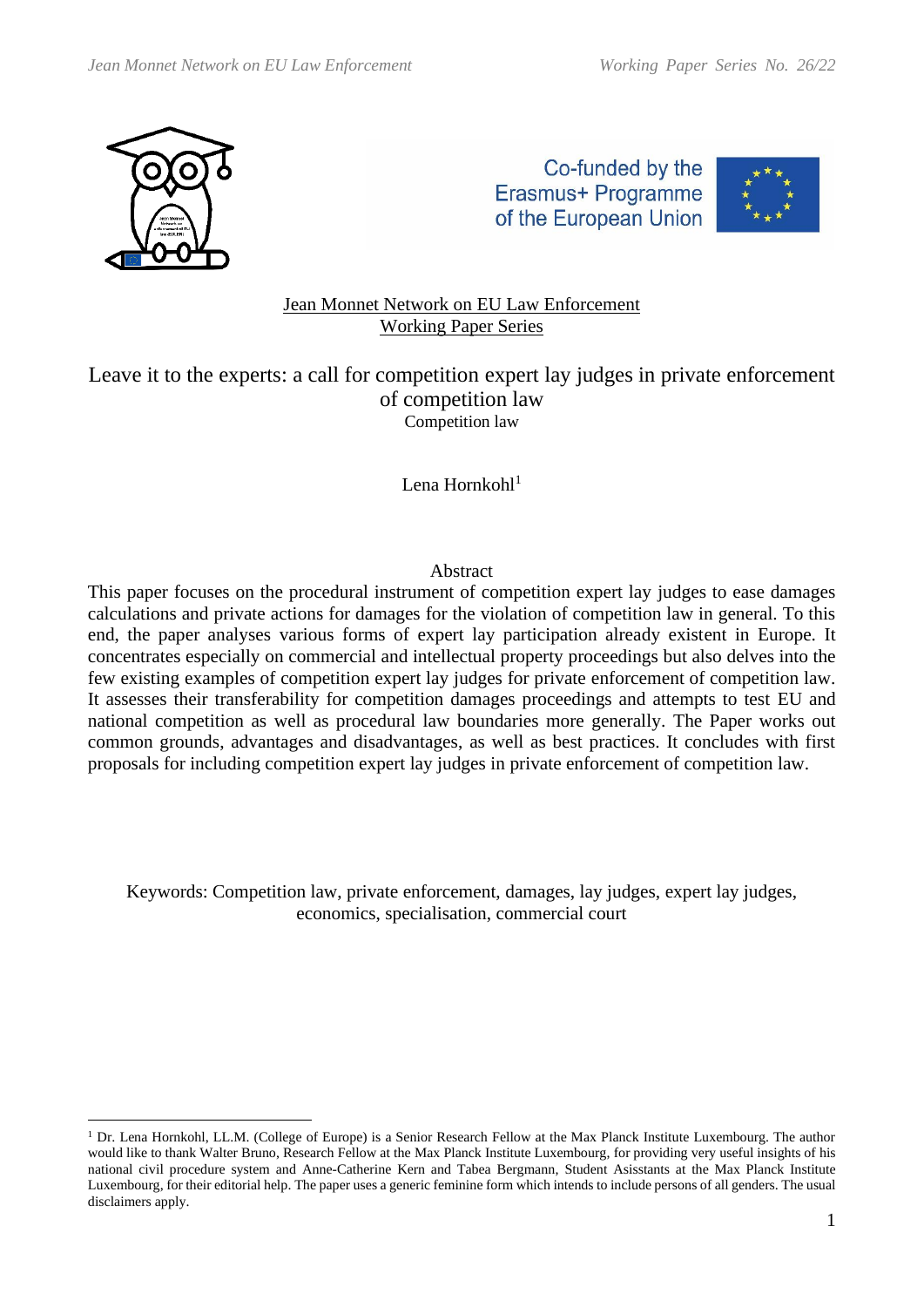### **I. Introduction**

The 2014 Damages Directive<sup>2</sup> led to an increase in private damages actions for competition law violations across the  $EU^3$  Unfortunately, these actions have less often resulted in an award of damages. Instead, courts only handed down interlocutory judgments affirming liability without quantifying damages or had to dismiss actions altogether.<sup>4</sup> This trend results from the considerable difficulty of quantifying cartel damages. According to recital 45 of the Damages Directive, "[t]he quantification of harm in competition law cases can […] constitute a substantial barrier preventing effective claims for compensation." An analysis often entails reconstructing entire market structures, and "prices, sales volumes, and profit margins depend on a range of factors and complex, often strategic interactions between market participants that are not easily estimated".<sup>5</sup>

For damages calculation, including a calculation of a possible pass-on of damages, parties depend on complex and lengthy economic calculations provided by costly economic experts. Often, there are several contradictory party expert opinions and court appointed expert oppinions, which further driveup procedural costs and duration.<sup>6</sup> Particularly the costs incurred for the engagement of economic experts could exceed the actual damages in case of small claims and is, therefore, prohibitive.<sup>7</sup> Accordingly, the Directive itself contains several alleviating measures, such as the possibility of damages estimation<sup>8</sup>, and is accompanied by a Practical Guide on quantifying harm<sup>9</sup>. Furthermore, practice and academia have suggested several substantive and procedural solutions to facilitate damages actions and damages calculations across the EU: presumptions of harm<sup>10</sup>, various forms of collective redress<sup>11</sup>, litigation funding<sup>12</sup> or involvement of competition authorities in the calculation of the damages $^{13}$ .

This paper focuses on a further procedural instrument that could be added to the toolbox, and that could ease damages calculations and damages actions in general: the use of competition expert lay judges. This paper uses the terminology of lay judges for any kind of lay participation on the bench, where the layperson either has no (full) legal training in order to be a professional judge or judging is not the primary source of income, and thus contrasts lay judges with professional judges who are full-time judges, where court work is their primary source of income, and who have obtained a corresponding full legal education.<sup>14</sup> This paper does not concern the participation of laypersons in the general public's sense. Instead, the focus will be on so-called expert lay judges.

<sup>2</sup> Directive 2014/104/EU of the European Parliament and of the Council of 26 November 2014 on certain rules governing actions for damages under national law for infringements of the competition law provisions of the Member States and of the European Union (Damages Directive).

 $3$  See Jean-François Laborde, Cartel damages actions in Europe: How courts have assessed cartel overcharges: 2021 edition (5<sup>th</sup> edn) [2021] Concurrences 232, 235.

<sup>4</sup> ibid 236.

<sup>5</sup> European Commission, 'Practical Guide Quantifying Harm in Actions for Damages Based on Breaches of Article 101 or 102 of the TFEU (SWD (2013) 205)' par 16 <https://ec.europa.eu/competition/antitrust/actionsdamages/quantification\_guide\_en.pdf> accessed 01 Mai 2022.

<sup>6</sup> See Provincial Court of Barcelona, 10 January 2020, 1964/2018.

<sup>7</sup> Tilman Makatsch and Babette Kacholdt, 'Estimation of cartel damages in competition litigation in Germany: 15 per cent as the new standard?' (2021) 14 GCLR 12, 15.

<sup>8</sup> See Art. 17(1) Damages Directive.

<sup>9</sup> European Commission (n 5).

<sup>&</sup>lt;sup>10</sup> See Lena Hornkohl, 'The Presumption of Harm in EU Private Enforcement of Competition Law – Effectiveness vs Overenforcement' [2021] ECLIC 29 et seq.

<sup>&</sup>lt;sup>11</sup> See Eda Sahin, *Collective Redress and EU Competition Law* (1<sup>st</sup> edn Routledge 2018).

<sup>12</sup> See Inge Scherer, 'Gewerbliche Prozessfinanzierung' (2020) 3 VuR 83 et seq.

<sup>13</sup> See Justus Haucap and Ulrich Heimeshoff, 'Kartellschadensermittlung im Spannungsfeld zwischen Präzision und Effizienz: Prinzipielle Anforderungen aus ökonomischer Perspektive und praktische Handlungsoptionen' [2022] ZWeR 80, 100.

<sup>&</sup>lt;sup>14</sup> The paper does not concern lay participation in the form of a jury.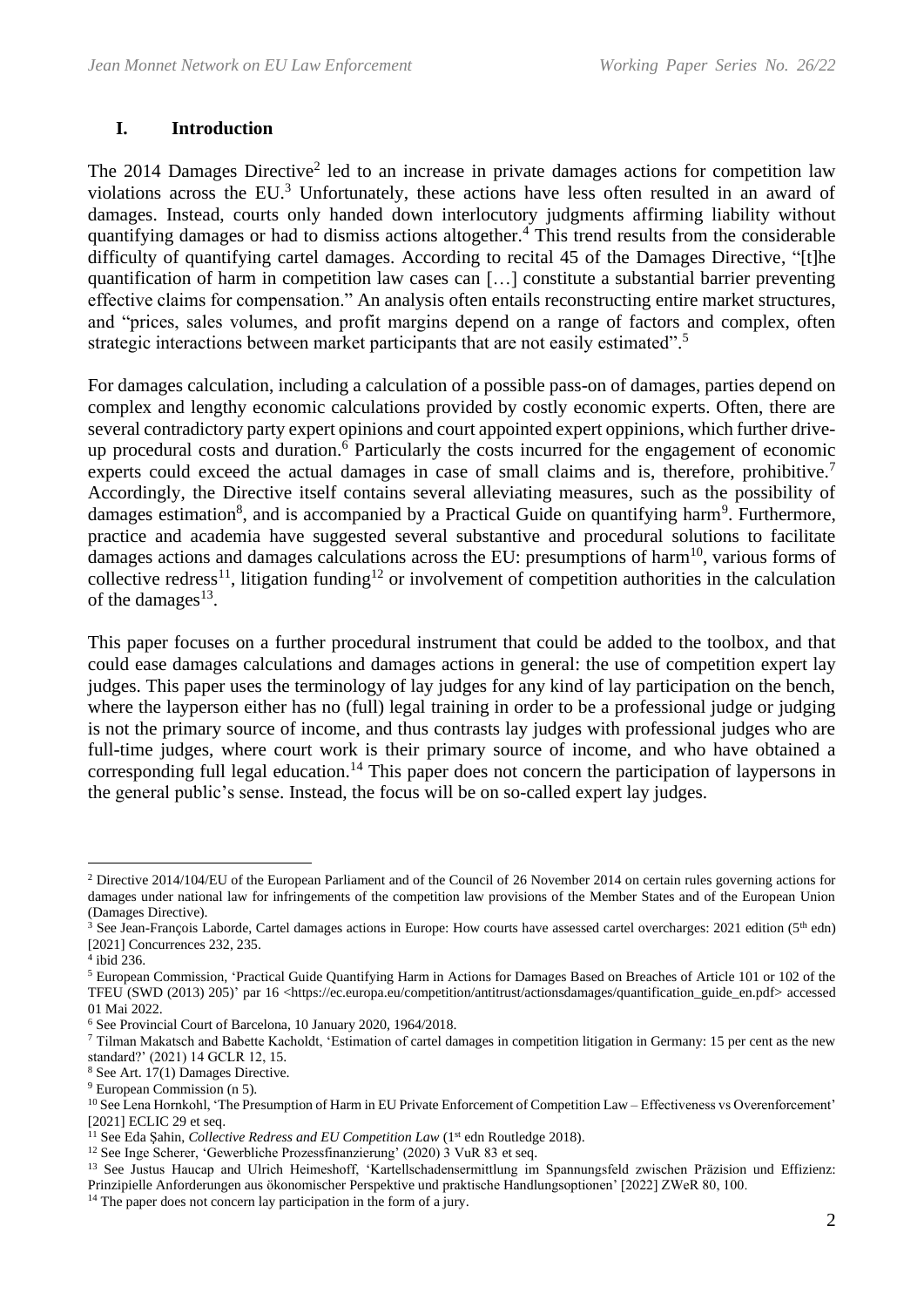In most Member States, the ordinary civil courts handle cartel damages actions with panels consisting of professional judges. While those judges sometimes have acquired a competition focus over time, the emphasis on competition expertise, particularly economic expertise, on the judiciary panel could be stressed even further by including competition expert lay judges on the bench. Those lay judges could be economists or come from the business sector and are sufficiently familiar with damages calculation.

The paper is based on and aims to test the following hypothesis: the participation of competition expert laypersons on the bench, serving instead or next to professional judges, advances the understanding of the economic realities of damages calculation of the judiciary and thus leads to an improved damages calculation and overall procedural efficiencies. To this end, the paper analyses various forms of expert lay participation already existing in Europe, especially in commercial and intellectual property matters but also the few examples of competition expert lay judges for private competition law damages actions.<sup>15</sup> However, this paper does not include an empirical study on the usage of lay judges<sup>16</sup> but is based primarily on systematic legal policy analysis. The paper compares different approaches for lay participation in civil justice across Europe and beyond competition damages proceedings, assesses their transferability for competition damages proceedings, and attempts to test EU and national competition and procedural law boundaries more generally. It tries to work out common ground, advantages and disadvantages as well as best practices. It concludes with a practical proposal for including competition expert lay judges in private enforcement of competition law.

# **II. Taking stock: lay judges in civil justice across Europe**

This section analyses the general state of play regarding expert lay participation in civil justice across Europe, focusing on commercial and intellectual property proceedings, which have some similarities with private competition litigation. Finally, the section will shed light on existing concepts of lay participation in private damages actions for competition law violations. Thus, it will serve as general background and will provide models for a possible extension of the concept of expert lay judges.

# **1. Examples of lay participation in civil justice**

Involving lay judges on the bench is a well-known concept, both in the EU but also in other European states. Generally, lay participation in civil procedure can take different forms and concern different subject matters of civil justice. Layperson involvement can consist of a single lay judge, a panel of lay judges and mixed courts consisting of both lay and professional judges.<sup>17</sup> While general lay participation in criminal matters exists across the board<sup>18</sup>, lay participation in civil matters is more limited. Only the so-called "justices of the peace" known in, for example, in Italy<sup>19</sup>, Luxembourg<sup>20</sup> and Spain<sup>21</sup>, are single lay judges of the first instance in civil matters competent for general but minor

<sup>&</sup>lt;sup>15</sup> Other forms of judicial specialisation, such as concentration or special chambers for competition matters, will also be briefly addressed, as they are thematically related to the question of further expertise on the bench in cartel damages cases. However, a complete analysis is beyond the scope of this paper.

<sup>&</sup>lt;sup>16</sup> See Stefan Machura, Civil Justice: Lay Judges in the EU Countries, Oñati Socio-legal Series [online] (2016) 6 235.

<sup>17</sup> ibid 241.

<sup>18</sup> See Marijke Malsch (ed), *Democracy in the Courts : lay participation in European criminal justice systems* (Ashgate 2009); Gerald Kohl and Ilse Reiter-Zatloukal (eds) *Laien in der Gerichtsbarkeit* (Verlag Österreich 2019); Sanja K Ivkovic, Shari S Diamond, Valerie P Hans and Nancy S Marder (eds), *Juries, Lay Judges and Mixed Courts – A Global Perspective* (Cambridge University Press 2021). <sup>19</sup> Art. 7 Code of Civil Procedure Italy (Codice di procedura civile).

<sup>20</sup> Art. 1 Code of Civil Procedure Luxembourg (Code de procedure civile).

<sup>21</sup> Art. 100 Law 6/1985 of 1 July 1985 on the Judiciary Spain (Ley Orgánica 6/1985, de 1 de julio, del Poder Judicial).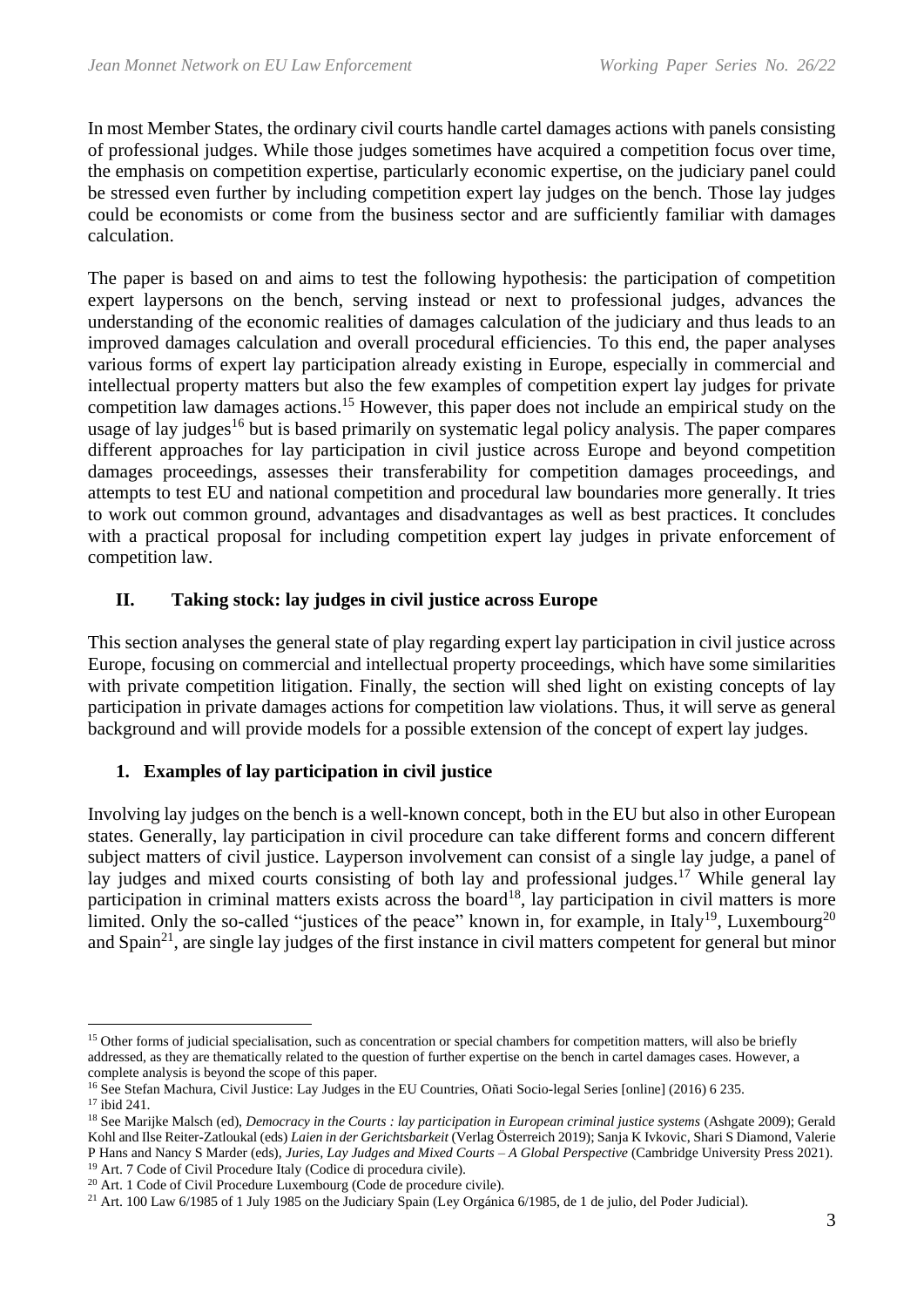civil legal disputes.<sup>22</sup> The above-mentioned general distinction between general and expert lay judges should also be pointed out here; the latter is the subject of the following analysis.

Contrary to criminal procedures, lay judges are used in specialised courts or special divisions of ordinary civil courts. In that sense, many European countries foresee lay judges in labour law proceedings.<sup>23</sup> Lay judge participation in labour law is certainly the most extensive form of judiciary lay participation in Europe, as the concept is known, inter alia, in Austria<sup>24</sup>, Belgium<sup>25</sup>, Finland<sup>26</sup>, France<sup>27</sup> and Germany<sup>28</sup>. Labour courts usually consist of an even number of employer and employee representatives as lay judges who are appointed for a specific period of time. In labour law, other reasons are also given for the use of lay judges, such as an increased acceptance of the decision through the involvement of peers.<sup>29</sup> However, the main reason given for their involvement is their workplace knowledge and experience from the daily professional and social environment that lay labour judges bring to the bench.<sup>30</sup>

In some Member States, such as Germany<sup>31</sup> and France<sup>32</sup>, there are special courts or chambers for agricultural disputes in which expert lay judges participate in the decision-making process.<sup>33</sup> These courts are usually competent for disputes concerning agricultural leases or tenancy.<sup>34</sup> The lay judges are appointed for a specific period. They usually consist of an even number of landlords and farmers appointed based on a proposal by the representative professional organisation or elected by their peers.<sup>35</sup> The main reason for including those lay judges in agricultural disputes is also their specialist knowledge. Agricultural land disputes have a strong economic orientation, and the legislator wanted to make the courts more independent from expert opinions.<sup>36</sup> Therefore, the panels themselves should include persons who have acquired the necessary expertise to contribute to independent bases for judgements through professional experience and their familiarity with the conditions of agriculture.<sup>37</sup>

In several branches of the civil judiciary, technical questions play an important role. Above all, intellectual property proceedings, especially patent infringement and invalidity proceedings, usually revolve around technical questions or even concerns the novelty of a specific technical feature. In many systems, so-called technical judges sit alongside professional judges, i.e., legally qualified judges, on panels in patent courts that deal with invalidity and infringement proceedings. Even though the details of the appointments of technical judges to the judicial benches and their tasks vary in detail,

 $^{22}$  In Italy, for example, the 'giudici di pace' are inter alia competent for disputes not exceeding a certain kind of a value, for example, € 5000 for disputes relating to movable property, Art. 7 Code of Civil Procedure Italy (Codice di procedura civile).

<sup>&</sup>lt;sup>23</sup> See Sue Corby, Peter Burgess and Armin Höland, 'Employees as judges in European Labour courts: A conflict of interests?' (2021) Eur J Ind Relat 27 (3) 231 et seq.; Peter Burgess, Sue Corby, Armin Höland, Hélène Michel, Laurent Willemez, Christina Buchwald and Elisabeth Krausbeck, 'The Roles, Resources and Competencies of Employee Lay Judges: a cross-national study of Germany, France and Great Britain' (2017) Working Paper 151 <https://www.boeckler.de/pdf/p\_fofoe\_WP\_051\_2017.pdf> accessed 01 May 2022

<sup>24</sup> §§ 10, 11 Labour and Social Court Act Austria (Arbeits- und Sozialgerichtsgesetz).

<sup>25</sup> Art. 81 Belgian Judicial Code (Gerechtelijk Wetboek, Code Judiciaire).

<sup>26</sup> § 8 Act on proceedings before the Labour Court Finland (laki oikeudenkäynnistä työtuomioistuimessa).

<sup>27</sup> Art. L-1421-1 Labour Law France (Code du travail).

<sup>28</sup> § 6 Labour Court Act Germany (Arbeitsgerichtsgesetz).

<sup>29</sup> See Malte Creutzfeldt, 'Ehrenamtliche Richter in der Arbeitsgerichtsbarkeit' [1995] AUA 263 et seq.

<sup>30</sup> Burgess/Corby/Höland/Michel/Willemez/Buchwald/Krausbeck (n 23) 79.

<sup>31</sup> §§ 2, 3 Agricultural Procedures Act Germany (Landwirtschaftsverfahrensgesetz).

<sup>32</sup> Art. L492-1 Rural and Maritime Fishing Code France (Code rural et de la pêche maritime).

<sup>33</sup> See Mechthild Baumann, Hasso Lieber, 'Ehrenamtliche Richter in Landwirtschaftsverfahren' [2012] Richter ohne Robe 6; Ute Gerlach-Worch, 'Ehrenamtliche Landwirtschaftsrichter: Mitwirkung auf Augenhöhe durch Sachkunde' [2016] Richter ohne Robe 7. <sup>34</sup> See § 1 Agricultural Procedures Act Germany (Landwirtschaftsverfahrensgesetz).

<sup>35</sup> See France Art. L492-2 Rural and Maritime Fishing Code France (Code rural et de la pêche maritime).

<sup>36</sup> See BT-Drs. I/3819 16, 19; BT-Drs. I/4429 1.

<sup>37</sup> See German Constitutional Court, 3 June 1980, 1 BvL 114/78; 7 November 1975, 2 BvL 13/75.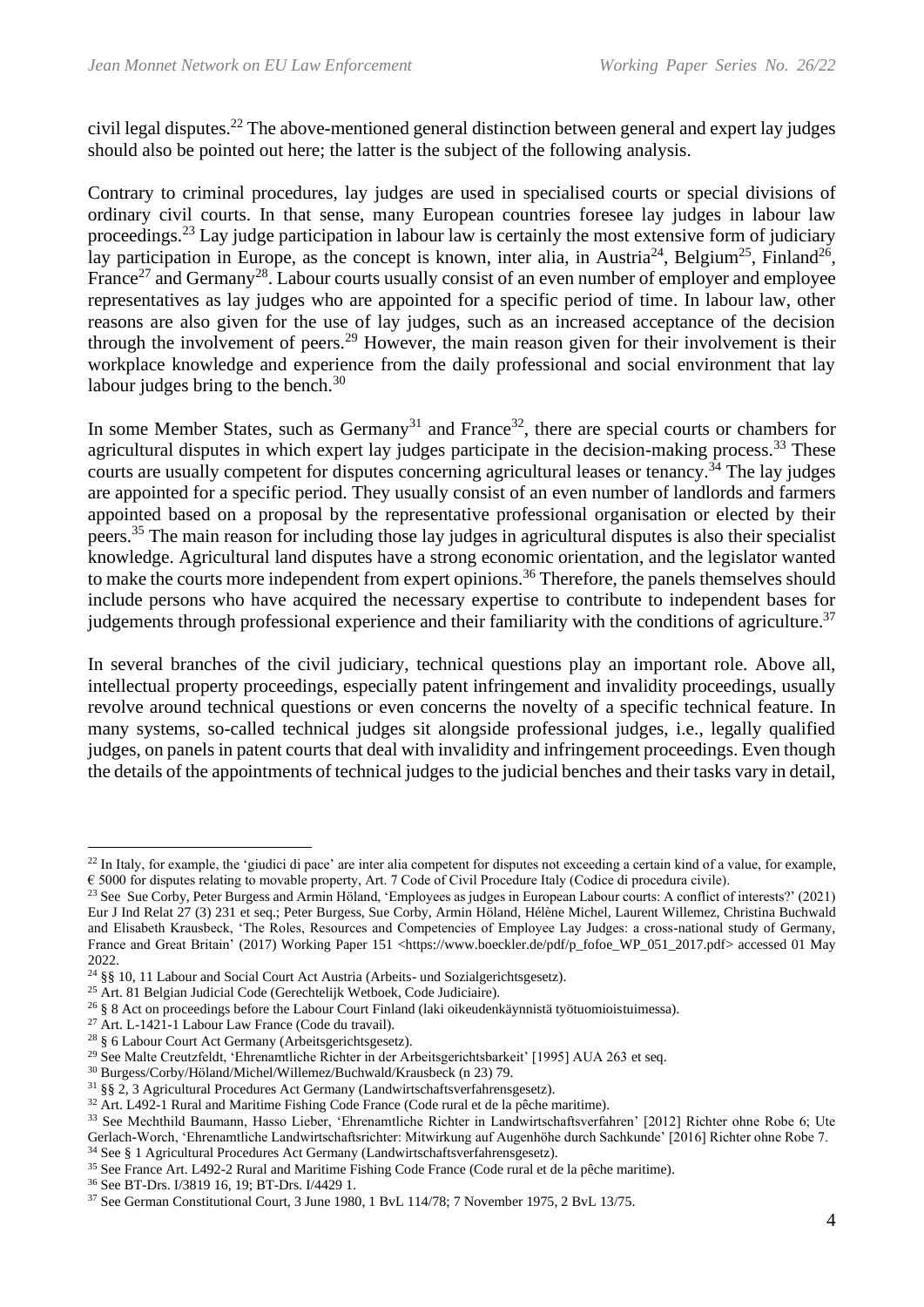those mixed panels can be found in patent courts in Austria<sup>38</sup>, Germany<sup>39</sup>, Sweden<sup>40</sup>, Switzerland<sup>41</sup> and even the newly established Unified Patent Court<sup>42</sup>. Similarly, at the mixed civil-administrative Italian Higher Public Water Court (Tribunale Superiore delle Acque Pubbliche), which, inter alia, deals with damages actions resulting from the exploitation of water $43$ , technical judges sit on the panel with professional judges<sup>44</sup>. These technical judges in either field are to be regarded as lay judges since they have not enjoyed a full legal education but have received a degree in a technical subject and, if necessary, further legal training.<sup>45</sup> In contrast to the above examples from labour or agricultural law, however, technical judges in some jurisdictions can also pursue this judicial activity full-time.<sup>46</sup> Their lay status follows solely from the fact that they have not had a full legal education but are technicians by training. Similar to the above examples, technical judges are involved in the adjudication because of their specialised knowledge; they should ensure the specialised expertise of the court for technical questions, which professional judges are not familiar with by virtue of their training, even if they have gained experiences in patent law.<sup>47</sup> Their involvement also results from the possibility of dispensing with a possibly costly expert opinion in view of the technical judge's own expertise.<sup>48</sup> Furthermore, as intellectual property law could also involve potentially difficult-to-quantify damages claims, the organisation of courts in intellectual property law in Sweden should be highlighted as another compelling example. In Sweden, next to a technical judge, an economic judge also sits on the panel to better assess the economic questions in intellectual property proceedings.<sup>49</sup>

Due to their long-standing tradition of involving commercial lay judges, commercial courts, commercial chambers, or senates in civil courts in some European countries are particularly noteworthy.<sup>50</sup> They are especially relevant as commercial proceedings are on a general level comparable to private damages actions for competition law violations since both belong to the overall business law sector. Therefore, in some states, private competition law damages proceedings even

<sup>38</sup> § 146 Patent Act Austria (Patentgesetz).

<sup>39</sup> § 65 (2) Patent Act Germany (Patentgesetz).

<sup>40</sup> Chapter 2 § 1 Act on Patent and Market Courts Sweden (Lag om patent- och marknadsdomstolar).

<sup>&</sup>lt;sup>41</sup> Art. 8 Patent Court Act Switzerland (Patentgerichtsgesetz).

<sup>42</sup> Art. 15 (1) Unified Patent Court Agreement.

<sup>43</sup> Art. 140 Royal Decree 1975 of 1933 (Consolidated Law on Public Waters) (Regio Decreto n° 1775 del 1933 (Testo Unico delle Acque Pubbliche)).

<sup>44</sup> Art. 142 Royal Decree 1975 of 1933 (Consolidated Law on Public Waters) (Regio Decreto n° 1775 del 1933 (Testo Unico delle Acque Pubbliche)).

<sup>45</sup> See Chapter 2 § 4 Act on Patent and Market Courts Sweden (Lag om patent- och marknadsdomstolar), Art. 15 (3) Unified Patent Court Agreement.

<sup>46</sup> See § 65 (3) Patent Act Germany (Patentgesetz).

<sup>47</sup> Karl-Heinz Leise, 'Das Selbstverständnis des Bundespatentgerichts unter besonderer Berücksichtigung des technischen Richters' [1981] GRUR 470 et seq.; Rudi Beyer, 'Bewährte Zusammenarbeit zwischen technischen Richtern und rechtskundigen Richtern auch bei einem zentralen europäischen Patentgericht' [2001] MittdtPatA 329 et seq.; Antje Sedemund-Treiber, 'Braucht ein europäisches Patentgericht den technischen Richter?' [2001] GRUR 1004 et seq.

<sup>48</sup> German Federal Court of Justice, 26 August 2014, X ZB 19/12.

<sup>49</sup> Chapter 2 §§ 1, 4 Act on Patent and Market Courts Sweden (Lag om patent- och marknadsdomstolar).

<sup>50</sup> Vito Piergiovanni (ed), *The Courts and the Development of Commercial Law* (Dunker & Humblot 1987); Alexander Brunner (ed), *Europäische Handelsgerichtsbarkeit* (Stämpfli Verlag 2009); Alexander Brunner and Isabelle Monferrini (eds), *Die Zukunft der Handelsgerichte in Europa* (Stämpfli Verlag 2019). There are states that forsee commercial courts without lay participation, such as the Netherlands, Quincy C Lobach, 'Netherlands Commercial Court – Englisch als Gerichtssprache in den Niederlanden' [2017] IWRZ 256 et seq.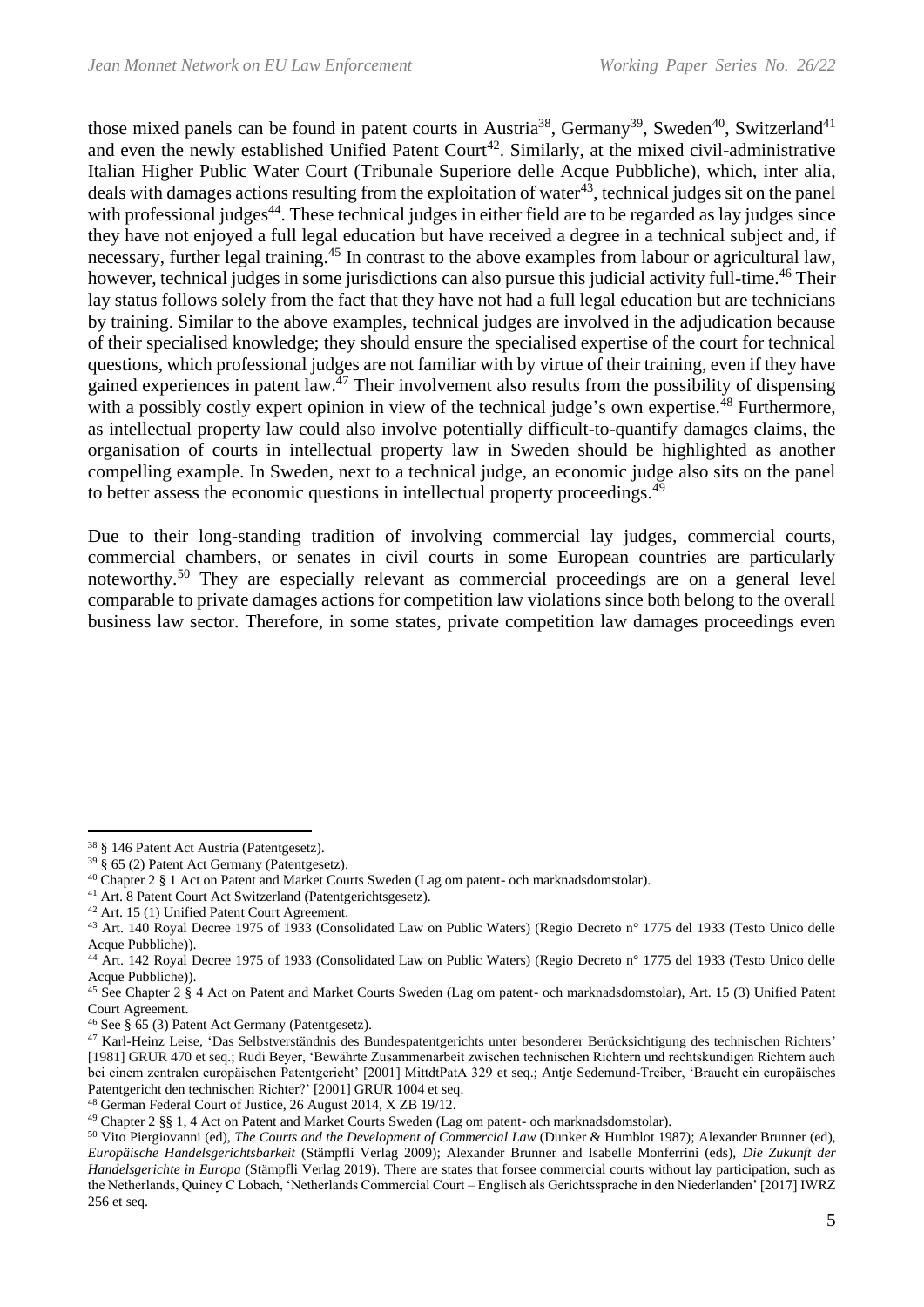fall within the jurisdiction of the commercial courts. Austria<sup>51</sup>, Belgium<sup>52</sup>, France<sup>53</sup>, Germany<sup>54</sup> and Switzerland<sup>55</sup>, for example, know the concept of commercial expert lay judges. These commercial judges are not legal professionals, but they come from different business community sectors.<sup>56</sup> They are usually honorary- or part-time judges appointed or elected for a specific period.<sup>57</sup> In some systems, they are paid like professional judges.<sup>58</sup> In others, they are unpaid but compensated for their efforts.<sup>59</sup> In most systems, they share the bench with professional judges in mixed courts.<sup>60</sup> In France, however, despite plans to introduce a system of mixed courts, the panels at commercial courts consist solely of lay judges.<sup>61</sup> Instead, court clerks (greffiers) are also involved, especially in drafting the decisions, and they also assist commercial judges in legal matters.<sup>62</sup> This stems back from the long French tradition of having commercial disputes solved solely by peers of the commercial community.<sup>63</sup> In addition to economic and commercial expertise, the legitimacy and communication function is cited as the main reason for involving only lay judges in the decision-making process.<sup>64</sup> In the other mixed-

<sup>55</sup> Art. 6 Code of Civil Procedure Switzerland (Zivilprozessordnung), most prominently in Zurich §§ 38, 39 Law on the Organisation of Courts and Authorities in Civil and Criminal Procedure Zurich (Gesetz über die Gerichts- und Behördenorganisation im Zivil- und Strafprozess); see Peter Nobel, 'Zur Institution der Handelsgerichte' (1983) I ZSR 137 et seq.; Friedemann Vogel, '125 Jahre Züricher Handelsgericht' (1922) 88 SJZ 17 et seq.; David Rüetschi, 'Die Zukunft der Handelsgerichte' (2005) 101 SJZ 29 et seq.; Alexander Brunner, 'Handelsrichter als Vermittler zwischen Wirtschaft und Recht', (2006) 102 SJZ 428 et seq.; Isaak Meier and

Michael Rüegg, 'Handelsgerichtsbarkeit in der Schweiz' in Brunner (n 50) 33 et seq.; Thomas Klein, 'Praxis an den Schweizer Handelsgerichten' in Brunner (n 50) 75 et seq.; Alexander Brunner and Peter Nobel (eds), *Handelsgericht Zürich 1866-2016 :* 

*Zuständigkeit, Verfahren und Entwicklungen* (Schulthess 2016); Christoph Leuenberger, 'Grundlagen Schweiz' in

<sup>58</sup> See § 15(1) Jurisdictional Rules Austria (Jurisdiktionsnorm).

 $62$  Fleischer/Danninger (n 53) 549, 555.

<sup>51</sup> §§ 7(2), (3), 15 – 18 Jurisdictional Rules Austria (Jurisdiktionsnorm), see Paul Oberhammer, 'Österreichische Handelsgerichte' in Brunner (n 50) 87 et seq.; Sonja Bydlinski and Maria Wittmann-Tiwald (eds), *300 Jahre staatliche Handelsgerichtsbarkeit* (NMW 2018); Georg Kathrein, 'Grundlagen Österreich' in Brunner/Monferrini (n 50) 45 et seq.; Karl-Heinz Krenn, 'Der Beitrag der

fachmännischen Laienrichter aus dem Handelsstand für die Handelsgerichtsbarkeit' in Kohl/Reiter-Zatloukal (n 18) 431 et seq. <sup>52</sup> In Belgium, the commercial courts have recently been replaced by the so-called business courts. Nevertheless, the business courts also know the concept of lay judges from the business community, Artt. 85, 203 Judicial Code Belgium (Code judiciaire), see Paulette Vercauteren, 'Pratique en Belgique' in Brunner/Monferrini (n 50) 119 et seq..

<sup>53</sup> Artt. L721-1 – L724-7 Commercial Code France (Code du commerce); see Jean-Luc Vallens, 'Les tribunauxde commerce en France' in Brunner (n 50) 145 et seq. ; Holger Fleischer and Nadja Danninger, 'Handelsgerichte in Frankreich und Deutschland zwischen Tradition und Innovation' [2017] RIW 549 et seq. ; Nicole Stolowy and Matthieu Brochier, 'France's commercial courts: administration of justice by ordinary citizens' [2017] JBL 1 et seq.; Yves Chaput, 'Objectifs en France' in Brunner/Monferrini (n 50) 93; Jean Betrand Drummen, 'Pratique en France' in Brunner/Monferrini (n 50) 101 et seq.

<sup>54</sup> § 105 Judicature Act Germany (Gerichtsverfassungsgesetz), §§ 44 – 45a German Judiciary Act (Deutsches Richter Gesetz); see Ulrich Haas, 'Deutsche Zivilkammern in Handelssachen' in Brunner (n 50) 113 et seq.; Dieter Kunzler, 'Deutsche Handelsgerichtsbarkeit – Praxis' in Brunner (n 50) 133 et seq.; Klaus Lindloh, *Der Handelsrichter und sein Amt* (6<sup>th</sup> edn Vahlen 2012); Fleischer/Danninger (n 53) 549 et seq.; Holger Fleischer and Nadja Danninger, 'Die Kammer für Handelssachen: Entwicklungslinien und Zukunftsperspektiven' [2017] ZIP 205 et seq.; Nils Neumann and Hans-Gert Bovelett, 'Zur KfH oder nicht? – Prozesslagen und Anwaltstaktik' [2018] NJW 3498 et seq.; Rupprecht Podszun and Tristan Roher, 'Die Zukunft der Kammer für Handelssachen' [2019] NJW 131 et seq.; Eberhard Kramer, 'Grundlagen Deutschland' in Brunner/Monferrini (n 50) 67 et seq.; Dieter Kunzler, 'Praxisvorschläge Deutschland' in Brunner/Monferrini (n 50) 77 et seq.; Felix Fuchs, 'Aktuelle Fragen und Rechtsprechung im Zusammenhang mit der Verweisung des Rechtsstreits von der Zivilkammer an die Kammer für Handelssachen' [2020] GWR 280 et seq.

Brunner/Monferrini (n 50) 21 et seq.; Peter Nobel, 'Praxisvorschläge Schweiz' in Brunner/Monferrini (n 50) 33 et seq.

<sup>56</sup> See §§ 108, 109 Judicature Act Germany (Gerichtsverfassungsgesetz); Art. 203 Judicial Code Belgium (Code judiciaire), Art. 723- 4 Commercial Code France (Code du commerce).

<sup>57</sup> See § 15(3) Jurisdictional Rules Austria (Jurisdiktionsnorm), § 108 Judicature Act Germany (Gerichtsverfassungsgesetz); Judicial Code Belgium (Code judiciaire); Art. 722-6 Commercial Code France (Code du commerce).

<sup>59</sup> See § 107 Judicature Act Germany (Gerichtsverfassungsgesetz); Art. L722-16 Commercial Code France (Code du commerce), see Brunner (n 55) 430.

<sup>60</sup> See § 7(2) Jurisdictional Rules Austria (Jurisdiktionsnorm); § 105 Judicature Act Germany (Gerichtsverfassungsgesetz); Art. 85 Judicial Code Belgium (Code judiciaire); § 39(2) Law on the Organisation of Courts and Authorities in Civil and Criminal Procedure Zurich (Gesetz über die Gerichts- und Behördenorganisation im Zivil- und Strafprozess).

<sup>61</sup> See Artt. 721-1, 722-1 Commercial Code France (Code du commerce); exceptions exist for Alsace–Moselle, where instead of commercial courts, commercial chambers similar to the German system exist, which are mixed courts (Art. 731-3 Commercial Code France (Code du commerce)); and for the overseas departments, who also have mixed courts (Art. 732-3 Commercial Code France (Code du commerce)).

<sup>63</sup> See on the historical developments Étienne Regnard, *Les tribunaux de commerce et l'écolution du droit commercial* (Arprint 2007); Amalia D. Kessler, *A Revolution in Commerce: The Parisian Mechant Court and the Rise of Commercial Society in Eighteenth-Century France* (Yale University Press 2007); Fleischer/Danninger (n 53) 549, 550; Stolowy/Brochier (n 53) 2 – 11; Drummen (n 53) 103. <sup>64</sup> Stolowy/Brochier (n 53) 12; Chaput, 'Objectifs en France' in Brunner/Monferrini (n 50) 96.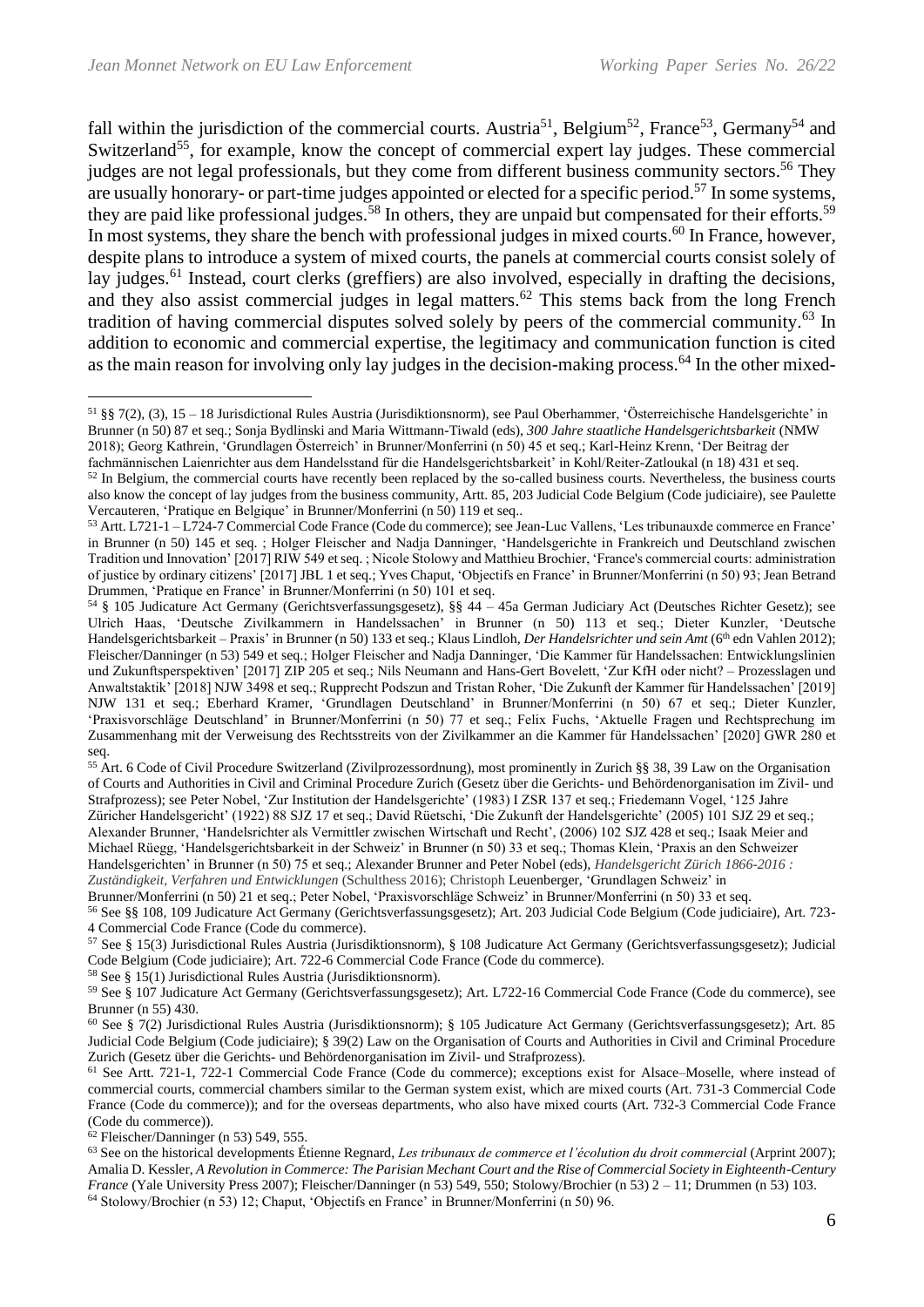court systems, the focus lies solely on the expertise: the commercial lay judges should provide the bench with a better understanding of economic contexts and business practices.<sup>65</sup> Commercial lay judges are expected to assess a case based on their particular professional qualifications and business experience, allowing for a practical and appropriate judgment in commercial disputes.

In summary, expert lay judges are a well-known concept in civil justice in Europe. They are consistently used primarily because of their specific expertise.

# **2. Existent forms of lay participation in private enforcement of competition law**

In private enforcement of competition law, expert lay judges have so far been the exception and can only be found in very few systems in Europe. In some States, private actions for competition law damages fall into the jurisdiction of the commercial courts, which entirely or partly consist of commercial lay judges. Notwithstanding, except for the Commercial Court of Zurich (Handelsgericht Zürich) with its special allocation mechanism, which considers the particular knowledge and focus of the judges, these systems also do not necessarily pay attention to any competition law expertise of the lay judges.

### **a. France**

In France, the commercial courts generally have jurisdiction over any litigation between traders or companies concerning commercial acts, <sup>66</sup> which usually includes actions for damages for breaches of competition law. $67$  Not all commercial courts have jurisdiction over cartel damages actions, as proceedings are concentrated in eight specific commercial courts.<sup>68</sup> Those courts should, in theory, be specialised, amongst other areas falling in their jurisdiction, in competition matters.<sup>69</sup> As mentioned above, the judges at the French commercial courts are entirely laypersons coming from the business community. However, neither the selection process of the commercial judges nor their further training pays any specific attention to their competition law expertise.

Nevertheless, at least at the larger commercial courts, above all in Paris, chambers are formed for particular areas of law.<sup>70</sup> For example, at the Paris Commercial Court (Tribunal de Commerce de Paris), a chamber for competition law exists.<sup>71</sup> In this particular chamber, one can thus assume some expertise of the commercial judges in competition law and, since the commercial judges are members of the business community, also a certain economic expertise. Moreover, already in 2010, an Englishspeaking International Chamber was established at the Paris Commercial Court, $72$  which also lists competition damages actions in cases involving an international dimension amongst their

<sup>65</sup> The expertise is specifically mentioned in § 39(2) Law on the Organisation of Courts and Authorities in Civil and Criminal Procedure Zurich (Gesetz über die Gerichts- und Behördenorganisation im Zivil- und Strafprozess); see Lindloh (n 54) 60, 61; Fleischer/ Danninger (n 54) 205, 207, 208; Stolowy/Brochier (n 53) 1, 20; Neumann/Bovelett (n 54) 3499; Podszun/Roher (n 54) 133; Leuenberger (n 55) 23; Krenn (n 51) 435.

<sup>66</sup> Art. L721-3 Commercial Code France (Code du commerce).

<sup>&</sup>lt;sup>67</sup> For the rare actions of non-tradesperson against a tradesperson, the non-tradesperson can choose the commercial or civil court, Stolowy/Brochier (n 53) 15.

<sup>68</sup> Artt. L420-7, R-420-3, Annex 4-2 Commercial Code France (Code du commerce).

<sup>69</sup> Critical David Bosco, La spécialisation judiciaire française en matière de concurrence dans l'impasse, [2011] Concurrences 236 et seq.

<sup>70</sup> Stolowy/Brochier (n 53) 17; Fleischer/Danninger (n 53) 556.

<sup>71</sup> Tribunal de Commerce de Paris, 'Chambre de Contentieux' (2022) <https://www.tribunal-de-commerce-de-paris.fr/fr/chambresde-contentieux> accessed 09 May 2022.

<sup>72</sup> See Bernard Auberger, 'La chambre internationale du Tribunal de Commerce de Paris' [2010] 10 Juriste d'Entreprise Magazine 61 et seq.; Christoph A Kern, 'English as a Court Language in Continental Courts' (2012) 5 Erasmus L Rev 187, 195; Giesela Rühl, 'Auf dem Weg zu einem europäischen Handelsgericht? ' [2018] JZ 1073, 1076; Alexandre Biard, 'International Commercial Courts in France: Innovation without Revolution?' (2019) 12 Erasmus L Rev 24 et seq.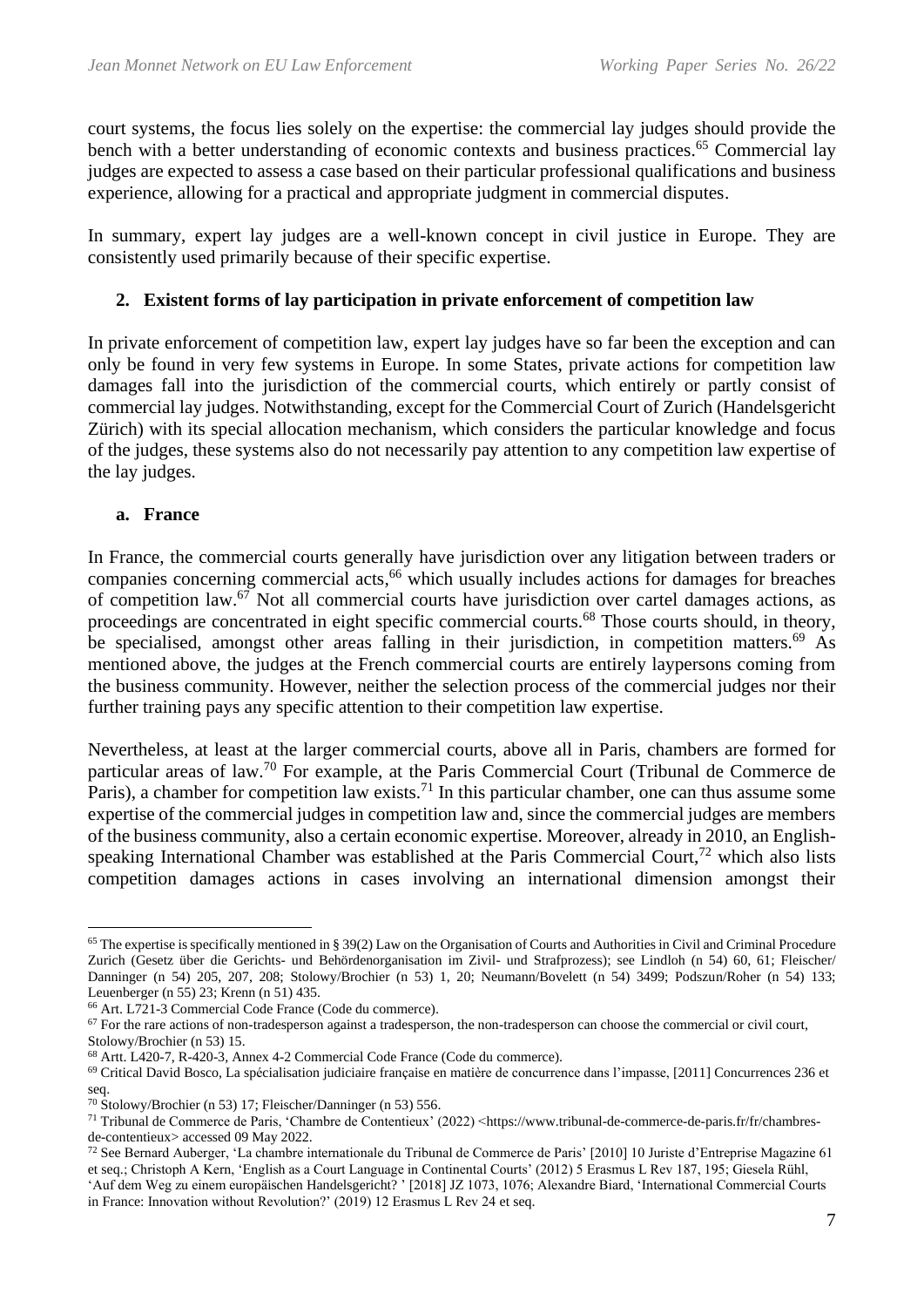competencies<sup>73</sup>. However, since other legal matters in international affairs also fall within its competence, it is not necessarily to be assumed that the commercial judges have special expertise in competition law and competition economics. Without specific figures for competition law actions being available, though, the success rate of French commercial courts is quite high. *Stolowy and Brochier* have shown that "the rate of appeals against decisions by commercial courts is lower than the rate of appeals against district court decisions", and "the rate of commercial court rulings overturned on appeal is much lower than the rate for other courts of the first instance."<sup>74</sup> At the same time, *Stolowy and Brochier* have shown that the duration of the procedure of commercial courts, with an average of 5 months per procedure in 2015, is much shorter than in ordinary civil courts.<sup>75</sup>

### **b. Switzerland**

In Switzerland, notably at the prominent Commercial Court in Zurich, competition law disputes, including private damages actions, fall into the jurisdiction of the commercial court.<sup>76</sup> There, a special emphasis is placed on the expertise of the commercial judges. In that respect, the allocation mechanism of commercial judges according to their individual expertise is particularly noteworthy,<sup>77</sup> which is also referred to as the so-called "pool solution"<sup>78</sup>.

The Commercial Court Zurich is staffed with two professional and three commercial judges. This composition with a majority of commercial judges also underlines the focus on the economic expertise of the panel.<sup>79</sup> The commercial judges "are designated taking into account their expertise".<sup>80</sup> In practice, the commercial judges are distributed among chambers according to their own industry affiliation and legal expertise.<sup>81</sup> This includes a chamber for "competition and intellectual property law".<sup>82</sup> Within the chambers, the president of the higher court selects the most appropriate, knowledgeable, and competent three commercial judges from all commercial judges of this chamber by virtue of his authority to manage the court.<sup>83</sup> The Zurich Commercial Court particularly emphasises that they have commercial judges who are competition law experts.<sup>84</sup> However, no information is provided on the profession of these commercial judges, particularly, whether they are economists or not.

Generally, not specific to competition law, the Zurich Commercial Court is praised for its fast, relevant and cost-effective handling of cases, especially because expensive expert opinions can be avoided.<sup>85</sup> It is often taken as a model for a reorientation of courts, primarily commercial courts, in terms of specialisation.<sup>86</sup>

<sup>76</sup> § 44 lit. a Law on the Organisation of Courts and Authorities in Civil and Criminal Procedure Zurich (Gesetz über die Gerichtsund Behördenorganisation im Zivil- und Strafprozess), Art. 5(1) lit. b Code of Civil Procedure Switzerland (Zivilprozessordnung). <sup>77</sup> Leuenberger (n 55) 30, 31.

<sup>85</sup> Brunner (n 55) 429; Leuenberger (n 55) 23.

<sup>73</sup> Tribunal de Commerce de Paris, 'La Chambre Internationale: Les Domaines de Compétence' (2022) <https://www.tribunal-decommerce-de-paris.fr/fr/domaines-de-competence-tribunal-de-commerce-de-paris> accessed 09 May 2022.

<sup>74</sup> Stolowy/Brochier (n 53) 19.

<sup>75</sup> ibid.

<sup>78</sup> Fleischer/Danninger (n 54) 208; Podszun/Roher (n 54) 133, 134.

<sup>79</sup> Brunner (n 55) 429.

<sup>80</sup> § 39(2) Law on the Organisation of Courts and Authorities in Civil and Criminal Procedure Zurich (Gesetz über die Gerichts- und Behördenorganisation im Zivil- und Strafprozess).

<sup>81</sup> Fleischer/ Danninger (n 54) 208; Leuenberger (n 55) 30, 31.

<sup>82</sup> Isabelle Monferrini 'Vergleichsverhandlungen vor dem Zürcher Handelsgericht, Beiträge aus den zehn Kammern des Handelgerichts' in Brunner/Nobel (eds) (n 55) 134.

<sup>83 § 77(1)</sup> GOG Law on the Organisation of Courts and Authorities in Civil and Criminal Procedure Zurich (Gesetz über die Gerichts- und Behördenorganisation im Zivil- und Strafprozess).

<sup>84</sup> Zivil und Strafrechtspflege Zürich, 'Handelsgericht: Aufgaben' (2022) <https://www.gerichte-

zh.ch/organisation/handelsgericht/aufgaben.html> accessed 09 May 2022.

<sup>86</sup> Fleischer/ Danninger (n 54) 208; Podszun/Roher (n 54) 133, 134.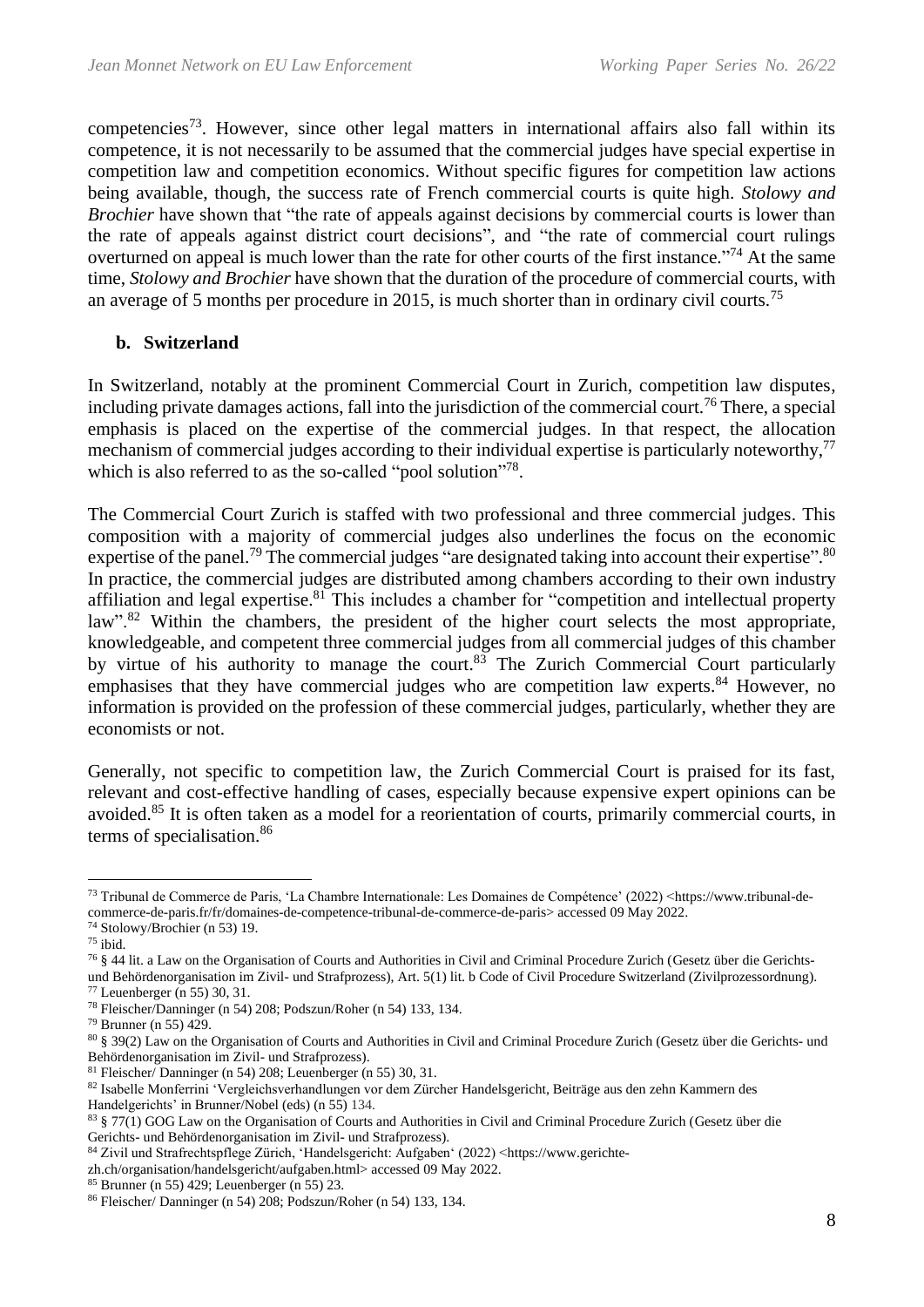### **c. Austria**

The Austrian system yields a mixed picture. On the one hand, it generally follows a positive approach with regard to the inclusion of expert lay judges in general competition proceedings before the Austrian Cartel Court (Kartellgericht).<sup>87</sup> The expert lay judges must have a longer professional experience in the legal or economic field and a corresponding law, business or economics degree.<sup>88</sup> In theory, due to this expertise, they bring to the bench, these expert lay judges of the Austrian Cartel Court could certainly be used as a model for further application, as this paper will explore further below. However, in practice, it is not guaranteed that the expert lay judges at the Austrian Cartel Court actually have profound knowledge of competition law economics. Moreover, those expert lay judges are not involved in private damages actions for the violation of competition law. The ordinary civil courts and not the Austrian Cartel Court have jurisdiction over private damages actions. <sup>89</sup> In ordinary civil courts, lay judges do not belong to the judicial bench.

Only in exceptional cases will the Cartel Court, with its expert lay judges, become marginally involved in private enforcement of competition law. In principle, any undertaking or association of undertakings, which has a legal or economic interest in the decision, has a right of application to the Cartel Court under Section 36(4) No. 4 Austrian Competition Act (Kartellgesetz). Further, in case the anticompetitive conduct has already been seized, and there has been no other final decision of the Cartel Court regarding this infringement, the Cartel Court may, upon request, issue a declaratory decision of a violation of Austrian, not EU competition law,<sup>90</sup> insofar as there is a legitimate interest, for example, future damages actions.<sup>91</sup> A decision of the Cartel Court has a binding effect on private actions for damages.<sup>92</sup> Yet, the binding effect only encompasses the competition law violation, as the decision of the Cartel Court does not contain any calculations of damages.<sup>93</sup> Consequently, the expert lay judges at the Cartel Court involved in the declaratory decision cannot use their expertise to calculate damages for the violation of competition law.

In addition, under certain circumstances, the Commercial Court Vienna (Handelsgericht Wien) or the commercial senates of the regional courts may also have jurisdiction for private damage claims. Commercial expert lay judges sit on the panel with two professional judges at these courts. The Commercial Court Vienna and the commercial senates of the regional courts do not have jurisdiction for private damages actions for the violation of competition law under the Austrian Competition Act<sup>94,95</sup> However, a competition law violation can also constitute an infringement of § 1 Austrian Unfair Competition Act (Gesetz gegen den unlauteren Wettbewerb) if the infringement is capable of giving the infringer an advantage in competition, which will regularly be the case.<sup>96</sup> Disputes concerning unfair competition fall in the jurisdiction of the Commercial Court Vienna and the commercial senates of the regional courts.<sup>97</sup> At least at the Commercial Court Vienna, the allocation

<sup>87</sup> §§ 59, 64 – 72 Competition Act Austria (Kartellgesetz), see Elfriede Solé and Anneliese Kodek and Sabine Völkl-Torggler, *Das Verfahren vor dem Kartellgericht* (2nd edn Verlag Österreich 2019) 11.

<sup>88</sup> § 66 Competition Act Austria (Kartellgesetz).

<sup>89</sup> Friedrich Rüffler and Robert A Steinwender, 'Allgemeines Wettbewerbsrecht' in Michael Holoubek and Michael Potacs (eds) *Öffentliches Wirtschaftsrecht* (4th edn Verlag Österreich 2019) 651, 686 – 688; Solé/Kodek/Völkl-Torggler (n 87) 36.

<sup>90</sup> Axel Reidlinger and Isabella Hartung, *Das neue Österreichische Kartellrecht* (4th edn Verlag Österreich 2019) 230; Rüffler/Steinwender (n 89) 711, 712; Norbert Gugerbauer, *Kartellgesetz und Wettbewerbsgesetz* (3rd edn Verlag Österreich 2017) 424.

<sup>91</sup> §§ 28, 36(4) Competition Act Austria (Kartellgesetz).

<sup>92</sup> § 37i(2) Competition Act Austria (Kartellgesetz); Gugerbauer (n 90) 527.

<sup>&</sup>lt;sup>93</sup> "Declaration of the infringement" in § 28(1) Competition Act Austria (Kartellgesetz).

<sup>94</sup> §§ 37a – 37m Competition Act Austria (Kartellgesetz).

<sup>95</sup> § 51 Jurisdictional Rules Austria (Jurisdiktionsnorm).

<sup>96</sup> Gugerbauer (n 90) 59; Rüffler/Steinwender (n 89) 688; Solé/Kodek/Völkl-Torggler (n 87) 36.

<sup>97</sup> § 51(2) No. 10 Jurisdictional Rules Austria (Jurisdiktionsnorm).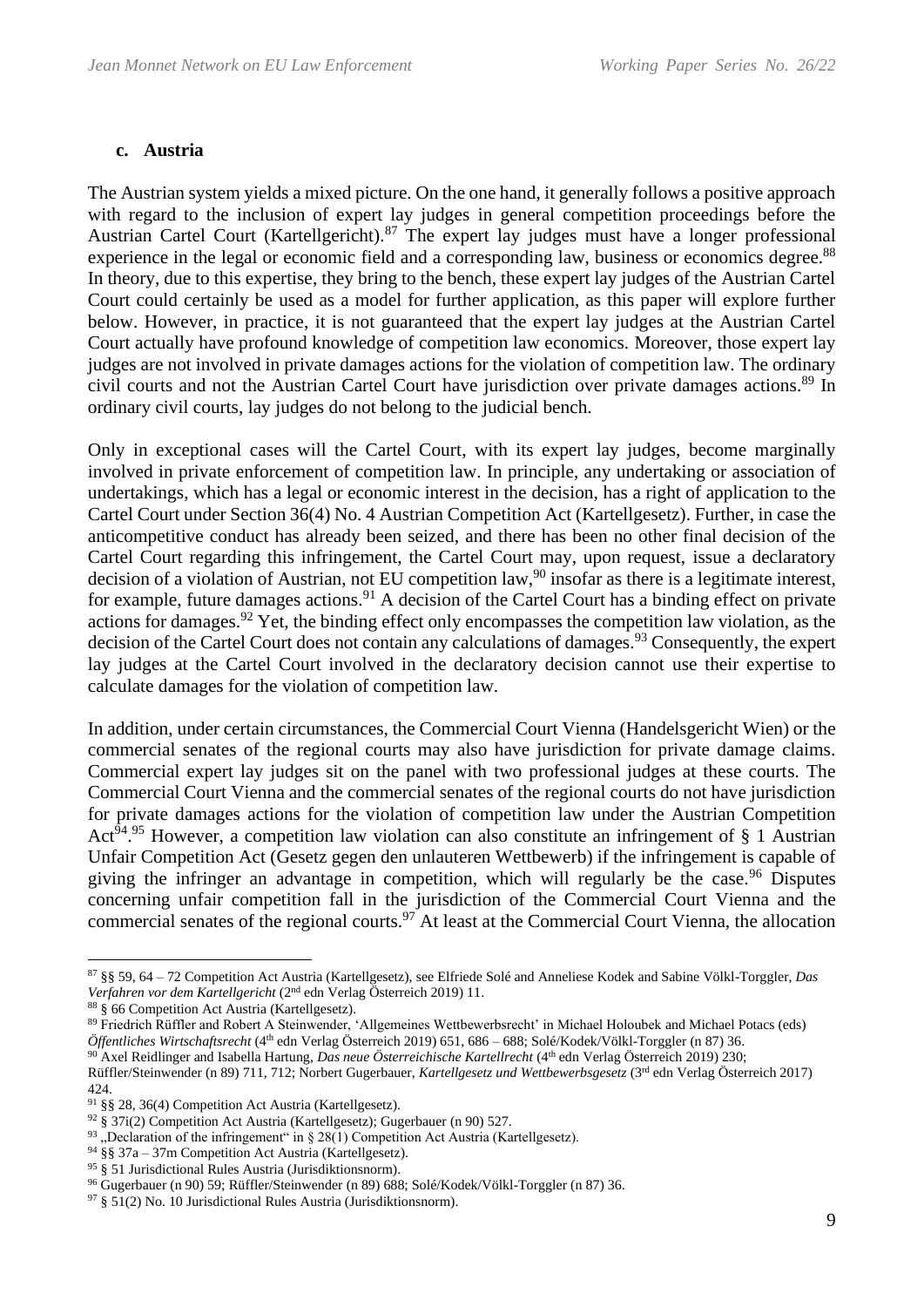of the commercial expert judges follows a similar procedure like the one in Zurich.<sup>98</sup> Nevertheless, the competition expertise of the expert lay judges in commercial matters should not be overestimated, as the actions for unfair competition practices based on a competition law infringement only occupy a small space even in the law of unfair competition. Moreover, the jurisdictional fragmentation in competition matters does not necessarily contribute to an increased understanding of competition law on the bench.

### **d. Germany**

In Germany there has been a negative trend. Private enforcement of competition law, including actions for damages, used to be a commercial matter.<sup>99</sup> In commercial matters, the claimant generally has the choice to have the case heard by a chamber of the usual civil division, consisting of three professional judges in the normal composition, or the chamber belonging to the commercial division.<sup>100</sup> In their usual composition, the commercial chambers include two lay judges next to one professional judge<sup>101</sup>, but there is also the possibility of excluding the lay judges and having the professional judge decide on her own $^{102}$ .

In the 8<sup>th</sup> amendment of the German Competition Act (Gesetz gegen Wettbewerbsbeschränkungen), the Federal Government has succeeded in its demand to abolish the jurisdiction of the commercial chambers for competition law damages claims.<sup>103</sup> Actions for injunctive relief and the levying of benefits may still be transferred to the commercial chambers at the claimant's request.<sup>104</sup> The German Federal Government cited as reasons for this amendment that competition law damages actions are factually, economically and legally complex and should, therefore, be assigned to the collegiate panels of professional judges in general civil chambers instead of the commercial chambers, which are only staffed with one professional judge.<sup>105</sup> However, as we will see more in detail below, it is precisely the complicated economic damages calculation why private damages actions for the violation of competition law should be decided by mixed panels that include lay judges, economic experts, on the bench.

Nevertheless, the changes brought by the 8<sup>th</sup> amendment of the German Competition Act might not be based on a complete legislative misunderstanding of economic realities in cartel damages actions but result from the general problematic state of the German commercial chambers.<sup>106</sup> Case numbers are declining and the case allocation system is outdated.<sup>107</sup> Cases are randomly allocated to a commercial chamber to which the commercial judges belong, and there is no allocation according to the particular skills and specialised knowledge of the commercial judges, which is consequently lost.<sup>108</sup> Therefore, in practice, the mentioned possibility of having the case decided by the professional judge without the participation of the commercial lay judges is used in 90% of the cases.<sup>109</sup> Special

<sup>98</sup> Fleischer/ Danninger (n 54) 208.

<sup>99</sup> On the legislative changes Jürgen Keßler, 'Was lange währt, wird endlich gut? – Annotationen zur 8. GWB-Novelle' [2013] WRP 1116, 1121; Achim Gronemeyer and Dimitri Slobodenjuk, 'Die 8. GWB-Novelle – Ein Überblick' [2013] WRP 1279, 1284.

<sup>100</sup> §§ 96, 98 Judicature Act Germany (Gerichtsverfassungsgesetz).

<sup>101</sup> § 105 Judicature Act Germany (Gerichtsverfassungsgesetz).

<sup>102</sup> § 349(3) Code of Civil Procedure Germany (Zivilprozessordnung).

<sup>103</sup> BT-Drs. 17/9852, 54.

<sup>104</sup> § 95(2) No. 1 Judicature Act Germany (Gerichtsverfassungsgesetz).

<sup>105</sup> BT-Drs. 17/9852, 38.

<sup>106</sup> Gralf-Peter Calliess and Hermann Hoffmann, 'Effektive Justizdienstleistungen für den globalen Handel' [2009] ZRP 1 et seq.; Christian Wolf, 'Zivilprozess versus außergerichtliche Konfliktlösung – Wandel der Streitkultur in Zahlen' [2015] NJW 1656, 1659; Gerhard Wagner, *Rechtsstandort Deutschland im Wettbewerb* (CH Beck 2017) 199 et seq.; Fleischer/Danninger (n 54) 207; Podszun/Roher (n 54) 132.

<sup>107</sup> Wagner (n 106) 202; Podszun/Roher (n 54) 132.

<sup>108</sup> Fleischer/ Danninger (n 54) 207.

<sup>109</sup> Fleischer/Danninger (n 53) 549, 553.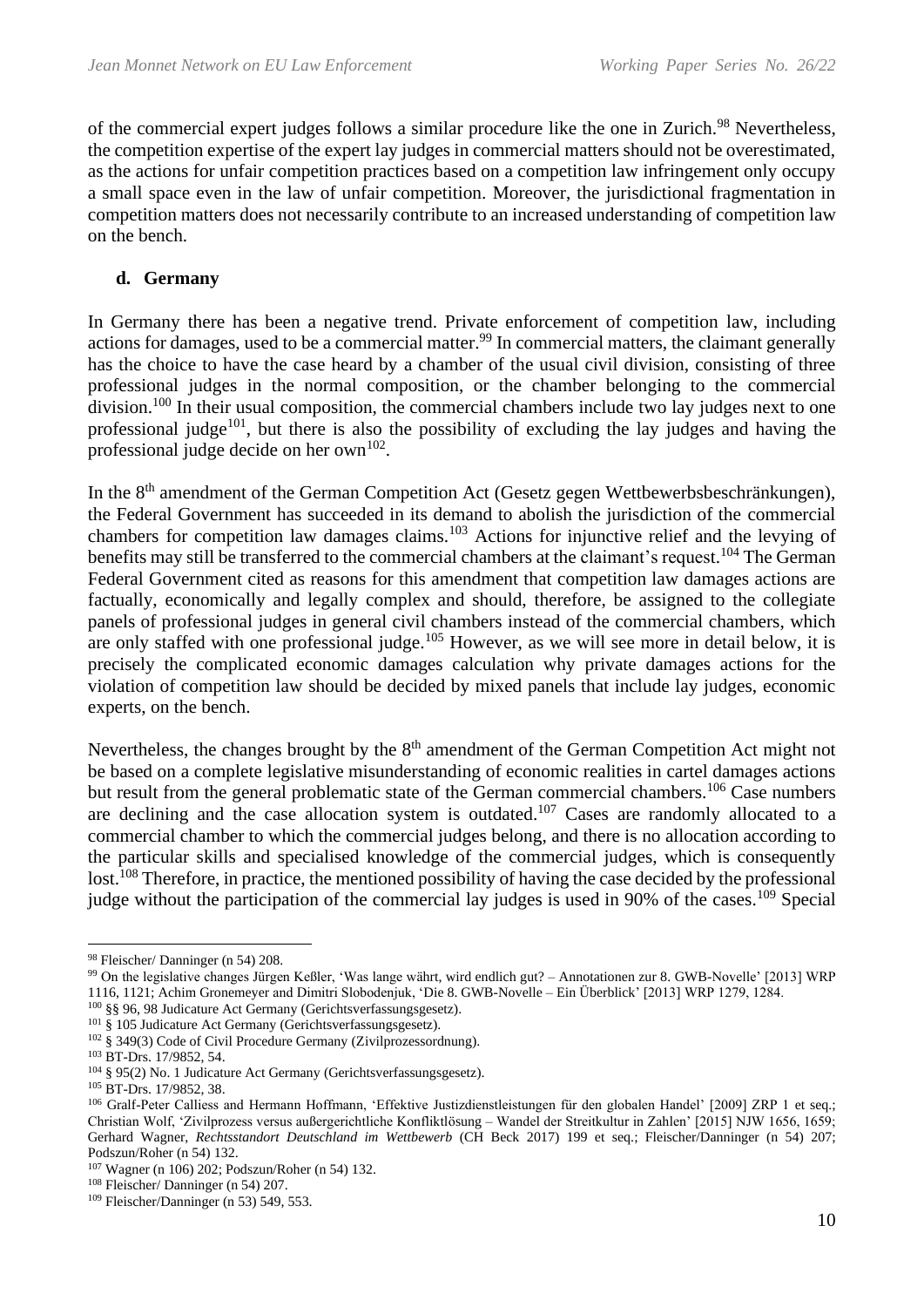competition lay judges, for example, economists with special knowledge of cartel damages calculation, did not exist anyway. The change in the  $8<sup>th</sup>$  amendment of the German Competition Act may, therefore, rather be a reaction to these grievances for private damages actions. The discussion of the involvement of lay judges in competition law could also be taken as an opportunity to rethink the function and organisation of the chambers for commercial matters in Germany.<sup>110</sup>

This section has shown that expert lay judges are not completely unknown in private damages actions for competition law violations. However, the existing areas of application still maintain several weaknesses, even though individual aspects certainly could have a model function.

### **III. Advantages and disadvantages of competition expert lay judges**

While the previous part has illustrated that the expert lay judge is indeed a familiar concept in Europe, possibly one that could be expanded further, this section examines the theoretical and argumentative foundations and explores the advantages and disadvantages of involving expert lay judges in private competition law damages actions. At this point, the practical details of such involvement are not discussed in detail, but this paper proposes the use of competition economists as expert lay judges.

### **1. The advantages of cartel damages specific expertise and the accompagning consequences**

The previous section has already demonstrated that the civil justice system mainly involves lay judges in the judicial decision-making process for their expertise. As mentioned above, lay labour, agricultural, technical and commercial judges are used because they provide the bench with specific expert knowledge that the professional judges do not possess or possess to a lesser degree. In the case of competition expert lay judges, too, it would be precisely and above all their economic expertise that could be an advantage and several positive implications for cartel damages actions.

First, the judicial expertise would make other expertise redundant. In addition to legally challenging questions, economic questions, especially the calculation of cartel damages and pass-on, are the main challenge in private damages litigation. As already mentioned, these calculations are often provided through outside expert evidence. Competition expert lay judges can decide based on their own expertise, making expert opinions obsolete. Generally, civil procedural law allows the court's own expertise to take the place of expert evidence. In German civil procedural law, for example, a request for expert evidence can be rejected on the grounds that the court itself has the necessary expertise.<sup>111</sup> At German commercial chambers, in particular, the court may, with the involvement of the expert lay judges, decide on the basis of its own expertise and knowledge, for the assessment of which a commercial appraisal by the lay judge is sufficient, without obtaining an expert opinion.<sup>112</sup> Only when the own expertise of the bench is not sufficient an external expert must be involved.<sup>113</sup> Practice at the German Federal Patent Court pr at the agriculture or commercial chambers has shown that expert opinions can usually be avoided due to the involvement of technical judges.<sup>114</sup>

This reasoning is transposable to private damages actions for competition law violations. The professional judges themselves, albeit often having gained experience in competition matters, especially if they serve on competition-specific chambers, do not have any training in economics.

<sup>110</sup> Generally, on the specialisation of courts and involvement of lay judges in German civil procedural law, Gralf-Peter Calliess, 'Der Richter im Zivilprozess - Sind ZPO und GVG noch zeitgemäß?' [2014] NJW-Beil. 27, 29.

<sup>111</sup> See, for example, German Federal Court of Justice, 26 April 1989, Ivb ZR 48/88.

<sup>112</sup> § 114 Judicature Act Germany (Gerichtsverfassungsgesetz), see hereto Jürgen Blomeyer, 'Der Ruf nach dem spezialisierten und sachverständigen Richter' [1970] ZRP 153, 155; Fleischer/ Danninger (n 54) 2011; Neumann/Bovelett (n 54) 3499.

<sup>113</sup> Similar reasoning for technical judges in patent courts and providing practical examples Stephan Neuhaus, 'Der Sachverständige im deutschen Patentverletzungsprozess' [1987] GRUR Int. 483, 484.

<sup>114</sup> For technical judges in particular Beyer (n 47) 329, 329.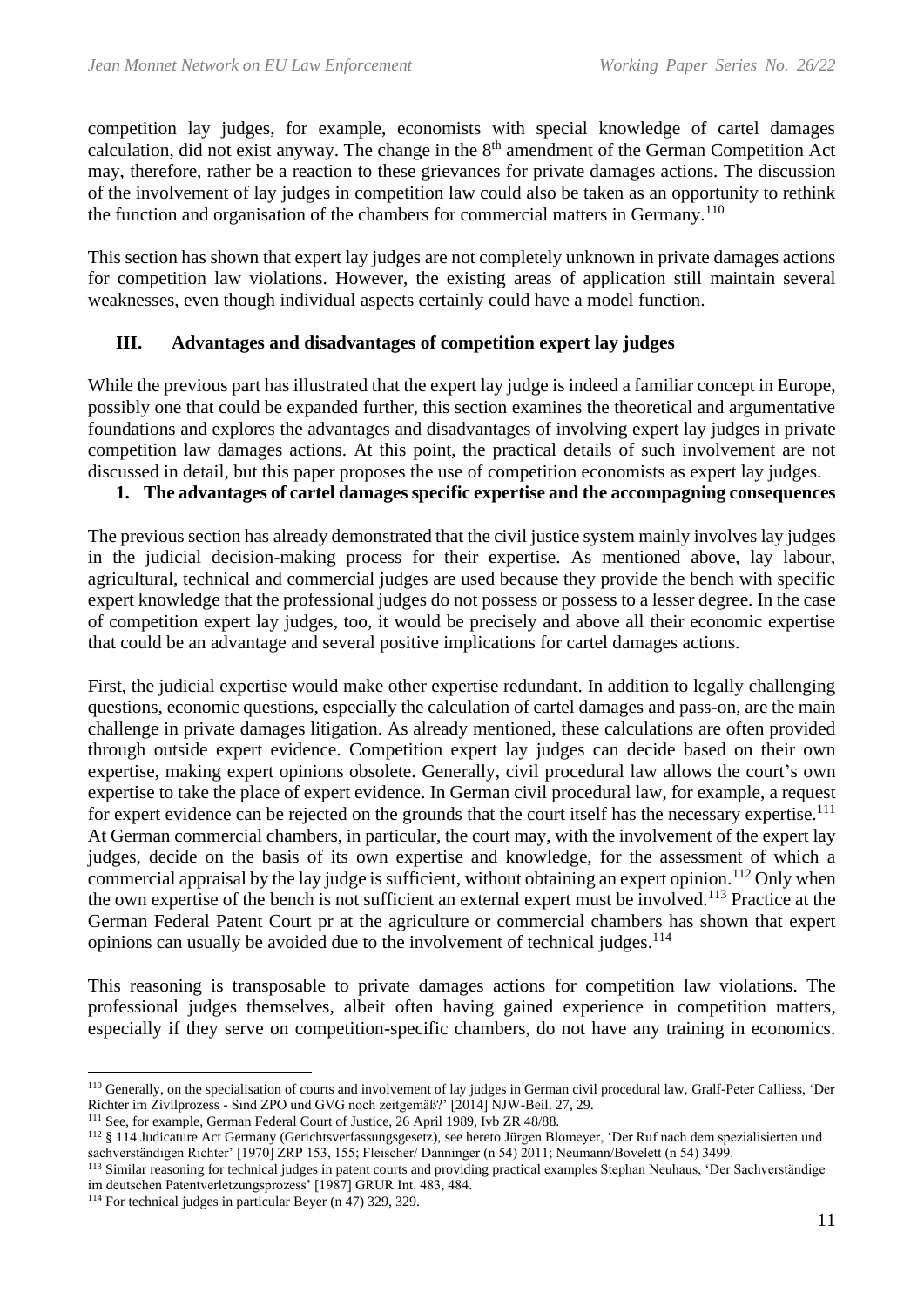Yet, special economic expertise with econometric models is required when calculating cartel damages, <sup>115</sup> which professional judges do not have. Even if economics classes should rightfully be included in the curriculum of law schools or further economical training is offered for judges to increase their economic competence,<sup>116</sup> the acquired expertise would certainly not compare to those of an experienced competition economist. Accordingly, economic expertise on the bench can only be meaningfully exercised by competition expert lay judges.

Consequently, procedural efficiencies could be created. As mentioned above, both parties often provide differing expert opinions for the damages calculation in cartel damages claims, which makes a court-appointed expert necessary. This approach ramps up procedural costs and prolongs the procedures. The use of competition expert lay judges, on the other hand, would make expert evidence obsolete altogether and is therefore cost-effective and fast.<sup>117</sup> In general, specialisation is usually considered a key factor for judicial efficiency from a legal economy view.<sup>118</sup> The general economic expertise relevant in competition proceedings is increased by the competition expert lay judges, which can lead to further procedural efficiencies.<sup>119</sup> The expert judge can educate the other bench members, the professional judges, on the respective economic matter so that the entire bench can accurately grasp the economic issues relevant to the decision within a reasonable time and effort.<sup>120</sup> It is reported that the expert lay judges at Austrian, French and Swiss commercial courts or the technical judges at patent courts, for example, generally use their practical expertise to provide accurate, timely and costsaving information as well as orders to expedite and cheapen proceedings.<sup>121</sup> As mentioned-above, the French commercial court proceedings, in particular, are much shorter than ordinary civil proceedings.

Like in commercial courts used today, expert lay judges in private damages actions for the violation of competition law could be sparring partners or a counterweight for the legally trained professional judges and bring a different, non-legal but a practically relevant and economical sound perspective into the proceedings. <sup>122</sup> In addition, they can use their expertise to oppose and challenge the highly specialised competition lawyers and economists in a manner that a professional judge will not be able to due to her limited economic knowledge.<sup>123</sup> The expert judge thus also contributes, through her presence on the bench, to preventing possible communication problems between the professional judges and the parties with their highly specialised lawyers and economists.<sup>124</sup> Such management of the negotiations by the expert lay judges could then also improve court settlement negotiations and thus end cartel damages proceedings consensually.<sup>125</sup> This, in turn, saves time and resources and could lead to greater acceptance of the outcome by the parties. Figures from Swiss commercial courts

<sup>&</sup>lt;sup>115</sup> See European Commission (n 5).

<sup>116</sup> Critically Fleischer/Danninger (n 54) 211.

<sup>117</sup> See Jürgen Blomeyer, 'Der Ruf nach dem spezialisierten und sachverständigen Richter' [1970] ZRP 153, 155; similar reasoning for technical judges in patent courts Sedemund-Treiber (n 47) 1004, 1009; for German commercial judges, Neumann/Bovelett (n 54) 3498, 3499.

<sup>118</sup> Lawrence Baum, *Specializing the Courts* (University of Chicago Press 2011); Stefan Voigt, 'Determinants of judicial efficiency: a survey' (2016) 42 Eur J Law Econ 183, 191; Podszun/Roher (n 54) 133; general discussion Holger Fleischer, 'Spezialisierte Gerichte: Eine Einführung' [2017] RabelsZ 497 et seq.

<sup>119</sup> See Fleischer/ Danninger (n 54) 207.

<sup>&</sup>lt;sup>120</sup> Generally Machura (n 16) 235, 240; similar reasoning for technical judges in patent courts Sedemund-Treiber (n 47) 1004, 1008; for commercial courts Fleischer/ Danninger (n 54) 211.

<sup>121</sup> Brunner (n 55) 429; Stolowy/Brochier (n 53) 15, 18; Krenn (n 51) 431, 434; Leuenberger (n 55) 23; Sedemund-Treiber (n 47) 1004, 1008.

<sup>122</sup> Machura (n 16) 235, 239; Podszun/Roher (n 54) 133.

<sup>123</sup> Michael Lotz, 'Qualitätssicherung im Zivilprozess' [2014] DRiZ 20 et seq.; Martin Zwickel, 'Interdisziplinär besetze Richterbank als Chance für größere Bürgernähe' [2014] DRiZ 258, 259; similar reasoning for technical judges in patent courts Beyer (n 47) 329, 330; similar for lay judges at commercial courts Lindloh (n 54) 63.

<sup>&</sup>lt;sup>124</sup> Similar reasoning for technical judges in patent courts Sedemund-Treiber (n 47) 1004, 1008.

<sup>125</sup> Similar reasoning for commercial proceedings Stolowy/Brochier (n 53) 15, 16; Podszun/Roher (n 54), 'Die Zukunft der Kammer für Handelssachen' [2019] NJW 131, 133; Krenn (n 51) 431, 434.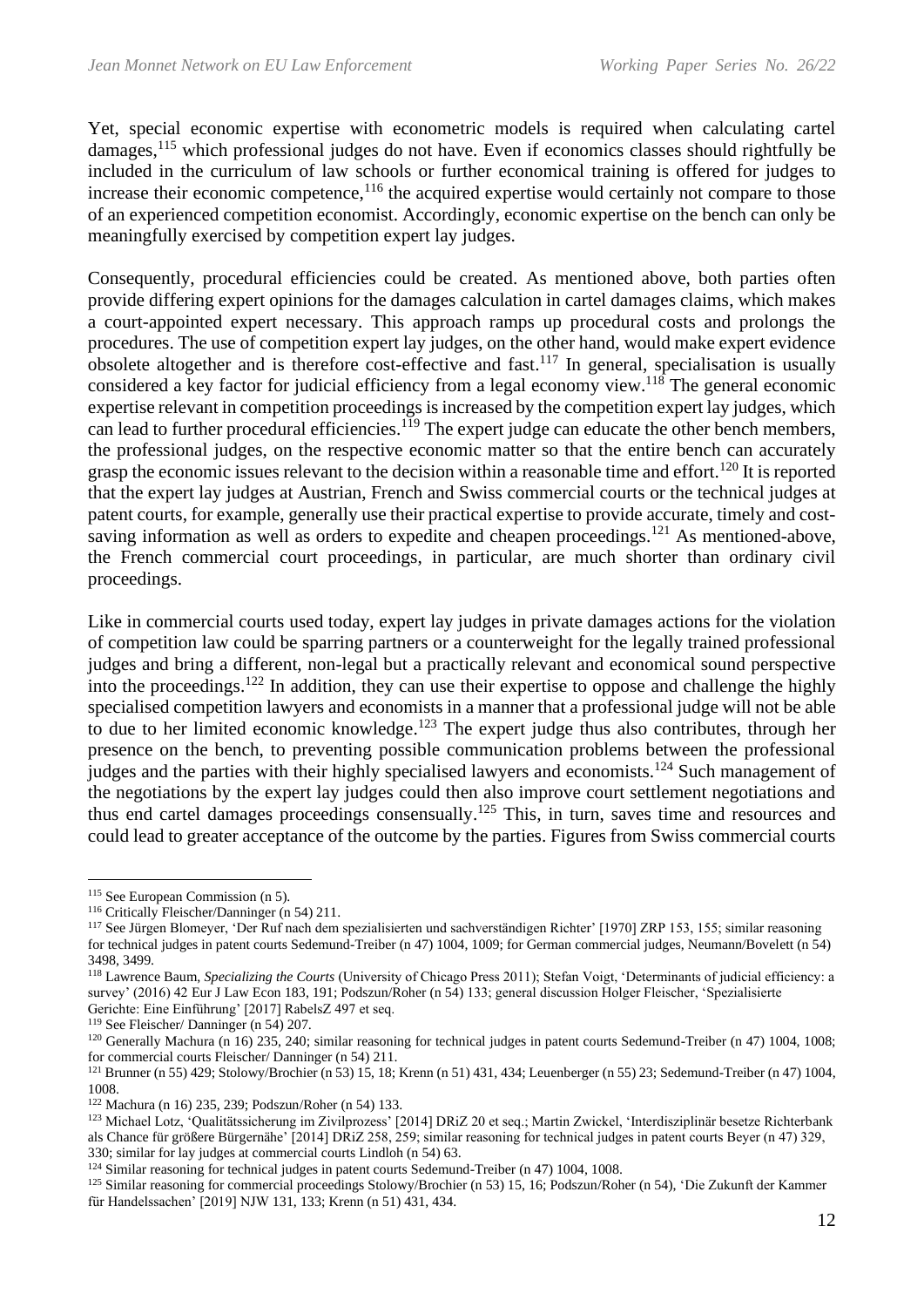have shown that the involvement of expert lay judges resulted in a settlement rate of around 70% in the first instance. $126$ 

In general, the expertise provided by the lay judges on the judicial bench can lead to a more relevant, pragmatic, practical-oriented and innovative damages calculation and overall decision in competition law damages proceedings.<sup>127</sup> This can also lead to a higher acceptance of the decision by the parties and the public.<sup>128</sup> Where expert judges are already used, for example, in the commercial courts in France and Zurich, the decisions enjoy a high level of acceptance by the parties, which the low appeal rates demonstrate, and, in general, a high reputation.<sup>129</sup> In this context, the democratic participation function through the involvement of such lay judges, often peers from a similar industry field as the parties, should also be mentioned.<sup>130</sup> From a rule of law perspective, the participation of such expert lay judges is also to assessed positively. An expert decision certainly fulfils the expectations of the parties. The provided expertise and accompanying specialisation also ensure a certain quality of jurisprudence.<sup>131</sup> As an imperative of the rule of law, it is the task of the judiciary to resolve legal disputes with the necessary expertise and guarantee effective judicial protection.<sup>132</sup>

The fact that expert lay judges are already used in other areas of law in many European states shows that in those states, the legislator has already made a fundamental decision in favour of the participation of expert lay judges in their legal systems.<sup>133</sup> In other states where the concept of (expert) lay judges does not exist, the existent models of other states can serve an exemplary comparative function. This exemplary function applies especially to the existing systems that already provide for competition expert lay judges. The fact that expert lay judges are already used in many areas of civil justice would also not lead to an unjustified privilege for private enforcement of competition law. Moreover, the introduction of competition expert lay judges goes hand in hand with the general, Europe-wide development and the introduction of specific commercial courts for international commercial disputes $134$  and could fulfil a crucial complementary function.

### **2. Dispensing and mitigating concerns**

Conversely, there are also disadvantages brought forward against the participation of expert lay judges, which, in theory, can be transposed to private enforcement of competition law. However, on closer examination, these do not prove to be valid as long as the procedural rules are adapted accordingly.

As mentioned above, private damages actions usually involve not only complex economic calculations but also legal questions. Lay judges are not trained to solve those legal questions; a professional judge is superior in this aspect. The fact that lay judges have no legal training is, as mentioned above, also the reason why in Germany, competition law damages actions no longer fall

<sup>126</sup> Brunner (n 55) 431; Roland O Schmid 'Vergleichsverhandlungen vor dem Zürcher Handelsgericht, Beiträge aus den zehn Kammern des Handelsgericht' in Brunner/Nobel (n 82) 235 et seq.; Leuenberger (n 55) 24.

<sup>127</sup> Similar for lay judges in commercial proceedings Lindloh (n 54) 60 et seq.; Fleischer/ Danninger (n 54) 213.

<sup>128</sup> See Zwickel (n 123) 258 et seq.; Olga Stürzenbecher-Vouk, 'Der den Gerichten beigegebene Sachverstand' [2016] ZVG 626, 627; Krenn (n 51) 431, 433, 435; providing empirical research on the issue of lay judges and their acceptance in general Stefan

Voigt, 'The effects of lay participation in courts — A cross-country analysis' (2009) 25 Eur J Polit Econ 327 et seq. <sup>129</sup> Stolowy/Brochier (n 53) 433.

<sup>130</sup> See Zwickel (n 123) 258 et seq.; Stürzenbecher-Vouk (n 128) 239.

<sup>131</sup> Baum (n 118) 213.

<sup>&</sup>lt;sup>132</sup> Similar reasoning for commercial courts Podszun/Roher (n 54) 131; in the context of special information technology courts Rupprecht Podszun, QualityLaw: Zuständigkeitskonzentration für IT-Recht, [2022] MMR 249.

<sup>133</sup> See Fleischer/Danninger (n 54) 211.

<sup>134</sup> See Rühl (n 72) 1073 et seq.; Biard (n 72) 24 et seq.; Burkhard Hess and Timon Boerner, 'Chambers for International Commercial Disputes in Germany: The State of Affairs' (2019) 12 Erasmus L Rev 33 et seq.; Erik Peetermanns and Philippe Lambrecht, 'The Brussels International Business Court: Initial Overview and Analysis' (2019) 12 Erasmus L Rev 42 et seq.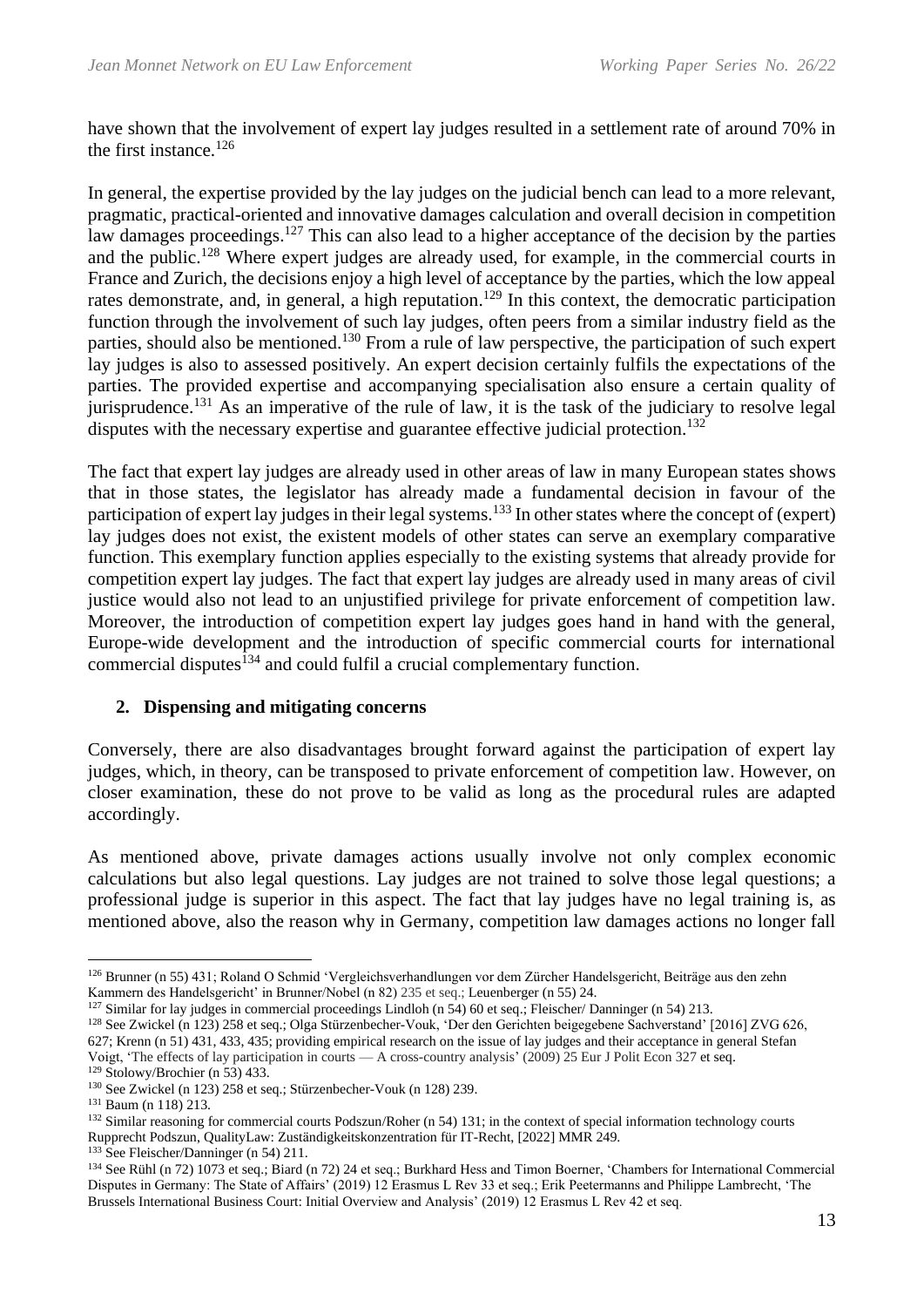into the jurisdiction of the commercial chambers and why there has been a general decline of proceedings at those commercial chambers. However, such concerns can be addressed by appointing expert lay judges in mixed courts and, if necessary, even exceeding them in number by professional judges on the respective panel. Sound legal competence can be established by the professional judge and practical, economic competence by the expert lay judge.<sup>135</sup> Furthermore, mandatory trainings could be introduced for expert lay judges, which would provide them with the basic knowledge of competition law and civil procedure. A basic understanding acquired through practice and cooperation with lawyers is presumably already present among competition economists.

In addition, the competition economic expertise of the expert lay judges would actually have to be effectively assured.<sup>136</sup> As mentioned above, the German commercial chambers, for example, were criticised for not assigning commercial judges to cases according to their expertise and industryspecific knowledge. Any such criticism could be avoided for competition expert judges through appropriate allocation rules, for example, akin to the Zurich Commercial Court model, and further procedural guidelines. Naturally, such highly specialised lay judges are less flexibly usable for a large variety of cases. However, this specialisation is precisely the advantage of involving expert lay judges. In a similar vein, there are concerns that lay judges may not be able to prevail over dominant professional judges.<sup>137</sup> As a result, their expertise would be lost. However, with the appropriate training of the professional judges on a mixed panel and an appropriately balanced composition regarding the number of lay judges and professional judges, such concerns can also be mitigated.

Their expertise and industry knowledge are also sometimes negatively held against expert lay judges. Above all, there have been concerns about bias and capture and a lack of impartiality and judicial independence of lay judges conflicting with Article 6(1) European Convention of Human Rights (ECHR). <sup>138</sup> Nevertheless, also this concern can be mitigated as the normal conflicts of interest rules also apply to lay judges, as they do to professional judges.<sup>139</sup> This enables a lay judge who is too close to a certain industry to be excluded, if necessary.<sup>140</sup> Nevertheless, here, too, a balanced approach should be chosen since the industry knowledge qualifies a lay judge for her position. Furthermore, it is also not sufficient in the sense of Art. 6(1) ECtHR that there is abstract or structural proximity of the lay judges to a party or to a certain subject matter of the proceedings because concrete conflicts between the subject matter of the dispute and the interest of the lay judges are necessary for a violation of Art. 6(1) ECtHR.<sup>141</sup> Incidentally, a mixed court with a balance between professional and lay judges can also be helpful in the sense that the professional judges can then devalue existing biases in an argumentative exchange with the lay judges.

Lastly, the use of expert lay judges for cartel damages actions is, of course, not the all-encompassing and only solution that will eliminate the mentioned problems existent in private enforcement of competition law, especially the calculation of cartel damages. Nevertheless, it is a first step in the right direction, necessarily together with other procedural means, such as the concentration of proceedings and specialisation of courts, to make private enforcement of competition law more effective.

<sup>140</sup> On such rules in French commercial proceedings Stolowy/Brochier (n 53) 13, in Swiss commercial proceedings, Brunner (n 55) 430.

<sup>135</sup> See Krenn (n 51) 431, 435; Leuenberger (n 55) 24.

<sup>136</sup> See Wolf (n 106) 1659; Fleischer/Danninger (n 54) 208.

<sup>137</sup> Similar reasoning for technical judges in patent courts Leise (n 47) 470, 474.

<sup>138</sup> Markus B Zimmer, 'Overview of Specialized Courts' [2009] International Journal For Court Administration 1, 4; Bernd Hirtz, 'Die Zukunft des Zivilprozesses' [2014] NJW 2529, 2531, early discussions Fritz Baur, 'Laienrichter – heute?' in Otto Bachof (ed) *Tübinger Festschrift für Eduard Kern* (Mohr Siebeck 1968), 49, 53 et seq.

<sup>139</sup> For example,§ 42 Code of Civil Procedure Germany (Zivilprozessordnung).

<sup>141</sup> European Court of Human Rights, 22 June 1989, *Langborger v. Sweden*, Application no. 11179/84; 26 October 2004, *Kellermann v. Sweden*, Application no 41579/98.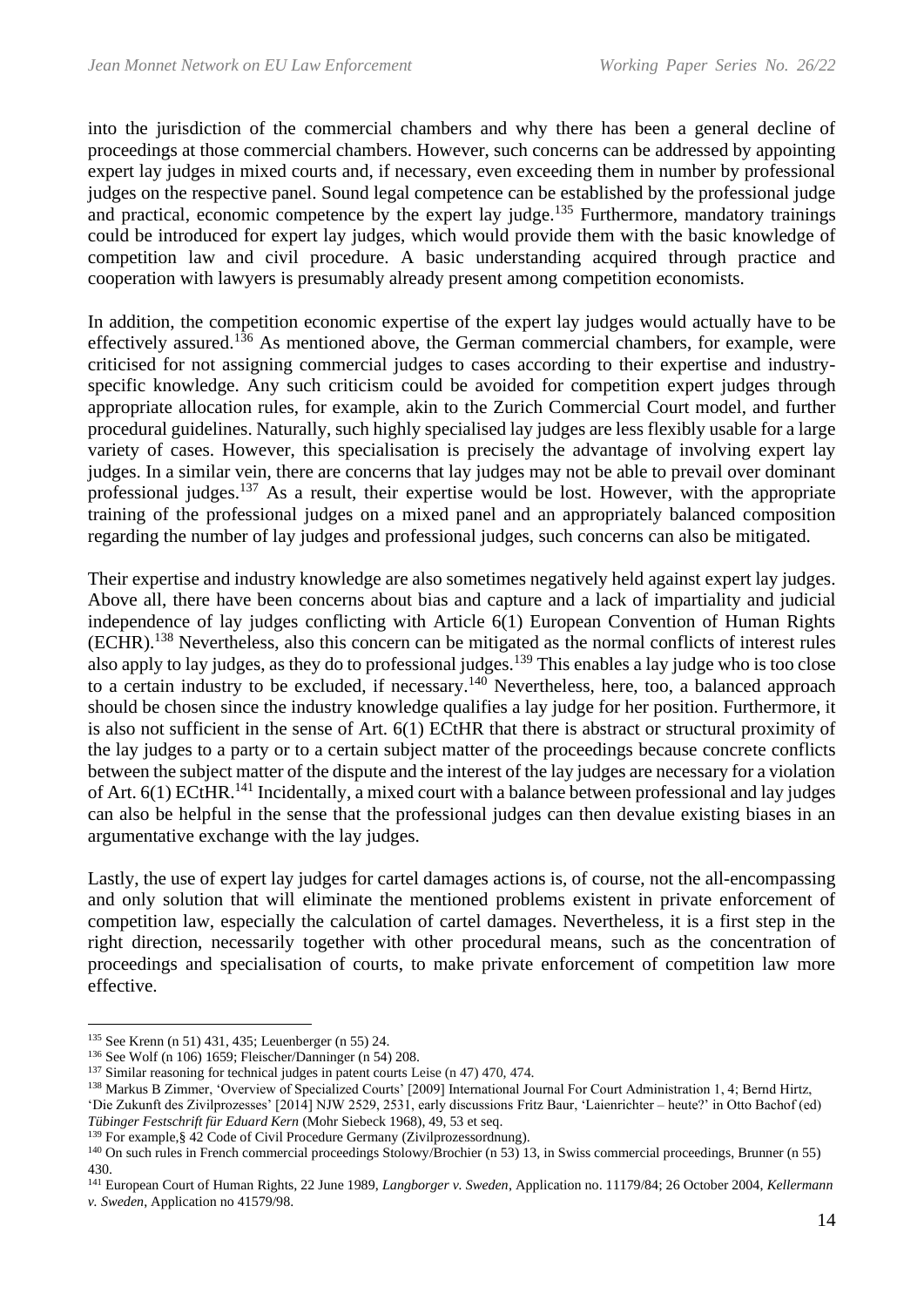# **IV. A possible way forward**

Following the advantages of the use of expert lay judges in cartel law presented here, the question of the structure and organisation of such a concept arises. The paper makes some general but brief suggestions in the following based on the models and examples provided above. However, the exact organisation of the introduction of lay judges for private enforcement of competition law will depend – outside of possible European Union harmonisation efforts with a revised Damages Directive<sup>142</sup> on the civil procedural rules of the different states. Hence, only a broad overview and general concepts can be given here.

The systematic and legal policy results found here support the introduction of expert lay judges in cartel damages law. Their introduction should also be accompanied by an overall court specialisation and supposedly a local concentration, similar to the French concentration provisions for competition damages actions.<sup>143</sup> Otherwise, competition expert lay judges would have to be appointed at each civil court, which in principle, have jurisdiction to decide on cartel damages action. This would entail an increased organisational effort. Any specialisation and concentration can be implemented, for example, through special competition law chambers at specific civil courts, where competition damages action will be concentrated or special courts for competition law, such as the British Competition Appeal Tribunal<sup>144</sup>. However, the exact form of such specialisation is beyond the scope of this paper.

In order to achieve the discussed balance between legal and economic expertise, mixed courts like in the majority of commercial courts or chambers are preferable. Expert lay judges and professional judges should share the bench. To ensure a decision-making function and capability, an unequal number of judges is appropriate. Professional judges should predominate to perform the genuine judicial function, to counter the above-mentioned criticism of the lack of the expert judge's legal knowledge and to be able to satisfactorily solve the difficult legal questions arising in competition damages law. Nevertheless, further legal training should also be mandatory for the expert lay judges, as it is usual for French commercial judges at the French commercial courts.<sup>145</sup>

Furthermore, the overarching question arises, what kind of lay judges would generally be appropriate for private damages actions. As mentioned throughout this paper, difficulties in private damages actions arise specifically with regard to damages calculation. As this is nowadays usually provided by economic experts, economists are suitable candidates for the position of expert lay judges in competition law, thus, providing the expertise as part of the panel and not as a party- or courtappointed expert. The general legal requirements can be based on those of commercial judges, i.e. a

<sup>142</sup> Article 20(1) Damages Directive foresaw a review of the Directive and its implementation by 27 December 2020. Article 20(3) particularly provides that, if appropriate, the report should be accompanied by a legislative proposal. On 14 December 2020, the Commission published a report and came to an overall positive conclusion, see European Commission, 'Commission Staff Working Document on the implementation of Directive 2014/104/EU of the European Parliament and of the Council of 26 November 2014 on certain rules governing actions for damages under national law for infringements of the competition law provisions of the Member States and of the European Union (14 December 2020)' 14

<sup>&</sup>lt;https://ec.europa.eu/competition/antitrust/actionsdamages/report\_on\_damages\_directive\_implementation.pdf> accessed 09 May 2022. Due to the considerable backlog of most Member States transpositions, the report does not contain the envisaged in-depth analysis of the Directive or a legislative proposal. However, this might follow in the future.

<sup>143</sup> See Fleischer (n 118) 497 et seq.

<sup>&</sup>lt;sup>144</sup> On their involvement in private enforcement of competition law Anthony Maton, Simon Latham, Marc Kuijper and Timo Angerbauer, 'Update on the Effectiveness of National Fora in Europe for the Practice of Antitrust Litigation' JECLAP 3 (2012) 586, 591; Tom De La Mare, 'Private Actions in the Competition Appeal Tribunal: The Consumer Rights Act Giveth and the 2015 Competition Appeal Tribunal Rules Taketh away' (2015) 14 Competititon LJ 219 et seq.; David George, 'Reforms to Private Actions in the Competition Appeal Tribunal - Taking Stock One Year on' (2016) 15 Competititon LJ 225 et seq.

<sup>145</sup> Stolowy/Brochier (n 53) 10, 11.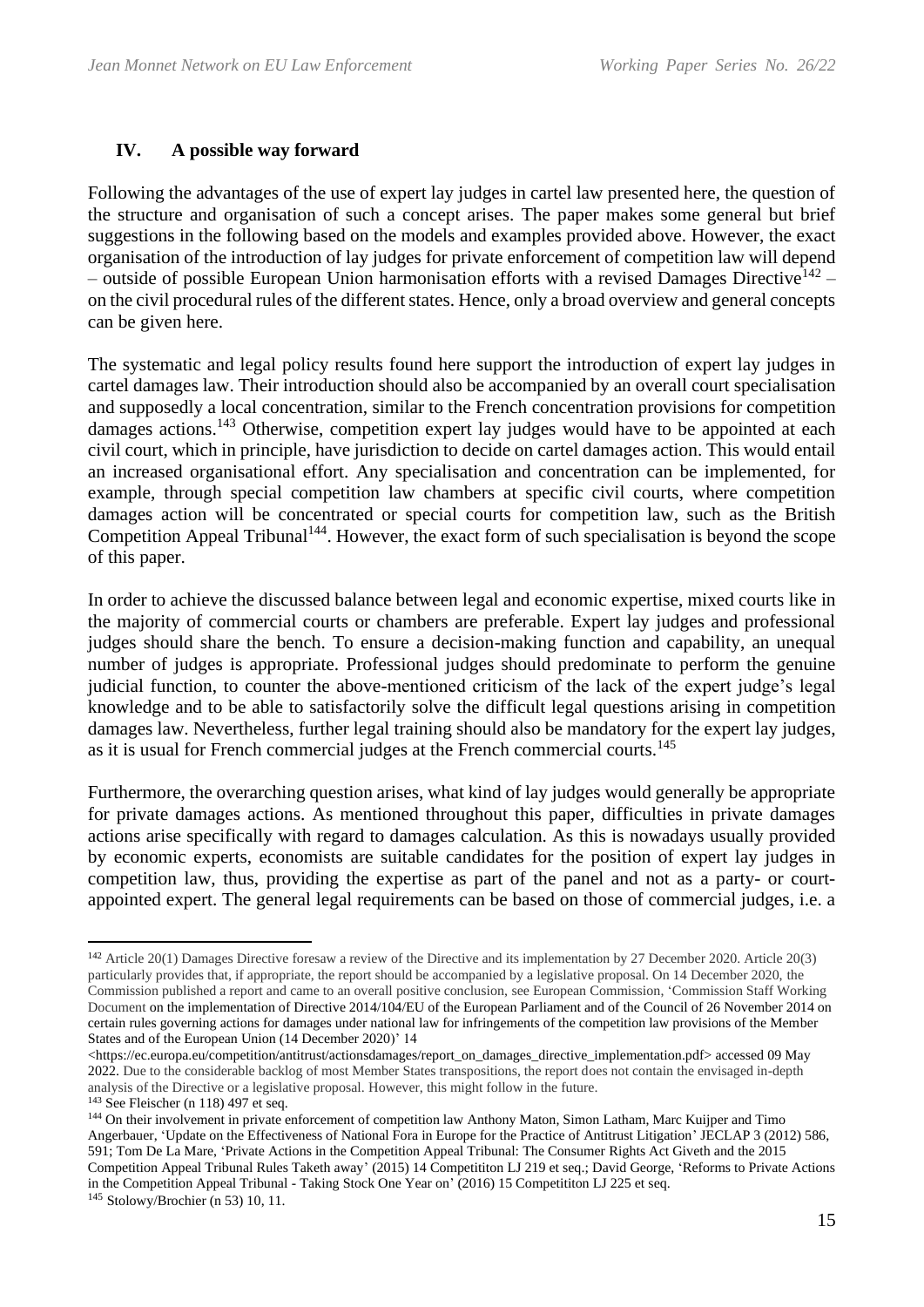certain minimum age and a certain minimum period of practical economic experience.<sup>146</sup> The right of nomination and the election or appointment of lay judges must also be regulated accordingly. Expert lay judges should be appointed for a specific period of time, with the possibility of renewal, similar to the provisions for commercial courts of chambers in Europe.

Turning to the issue of how the expertise on the part of the lay judges can be as targeted as possible and, thus, most precise and appropriate for the specific dispute at hand. In order to ensure that the expert lay judges' special sectoral knowledge and knowledge of certain industries are respectively adequately covered and assigned to the cases, the mentioned pool solution from the Zurich Commercial Court, which has been generally proposed for commercial disputes<sup>147</sup> would also be suitable for private damages actions for the violation of competition law. Accordingly, the appropriate lay judges for the case are appointed by the president from a pool of expert lay judges available to the court at the commencement of the proceedings.

Finally, certain procedural rules should also be introduced, or existing rules for other kinds of lay judges or judges, in general, should be applied to competition expert lay judges in order to ensure the proper administration of justice in accordance with the rule of law. This includes, for example, rules on confidentiality or conflicts of interest. At the same time, the above-mentioned concerns of impartiality and judicial bias of the expert lay judges would be mitigated.

# **V. Conclusion**

This paper has shown that from a systematic and legal policy view, the introduction of competition expert lay judges can advance the understanding of the economic realities of cartel damages calculation of the judiciary and thus lead to an improved damages calculation and overall procedural efficiencies. The economic expertise of competition expert lay judges serves as their main advantage. The expertise available on the bench through the expert judge can save costs and time and can lead to economically sound and thus substantive relevant administration of justice, a genuine task of the judiciary. Any concerns and disadvantages can usually be mitigated through the use of procedural rules.

Existent forms of expert lay judges in Europe, most notably commercial judges, and the positive examples of the already existing concept of expert lay judges for competition law generally underline those findings and can be used as models for further advancement of the concept. The comparative analysis has shown that the use of expert lay judges nowadays is the absolute exception in private enforcement of competition law and that systems such as Germany, which has abolished expert lay judges for private damages actions need improvement. The use of expert lay judges, especially at commercial courts in France and Zurich, or the examples of technical judges at patent courts have illustrated the successful use of lay judges, which can, in principle, be transferred to private enforcement of competition law. The high settlement and low appeal rates show that decisions involving expert lay judges are accepted by the parties and generally improve the administration of justice.

The exact implementation of the concept could only be outlined here. This paper suggested the introduction of competition expert lay judges, notably competition economists with a specific acquired and recognised expertise, in mixed courts, where the respective allocation mechanism should allow an allocation according to industry knowledge. In order to ensure EU-wide harmonised

<sup>146</sup> See, for example, § 109 Judicature Act Germany (Gerichtsverfassungsgesetz).

<sup>147</sup> Fleischer/Danninger (n 54) 208; Podszun/Roher (n 54) 133, 134.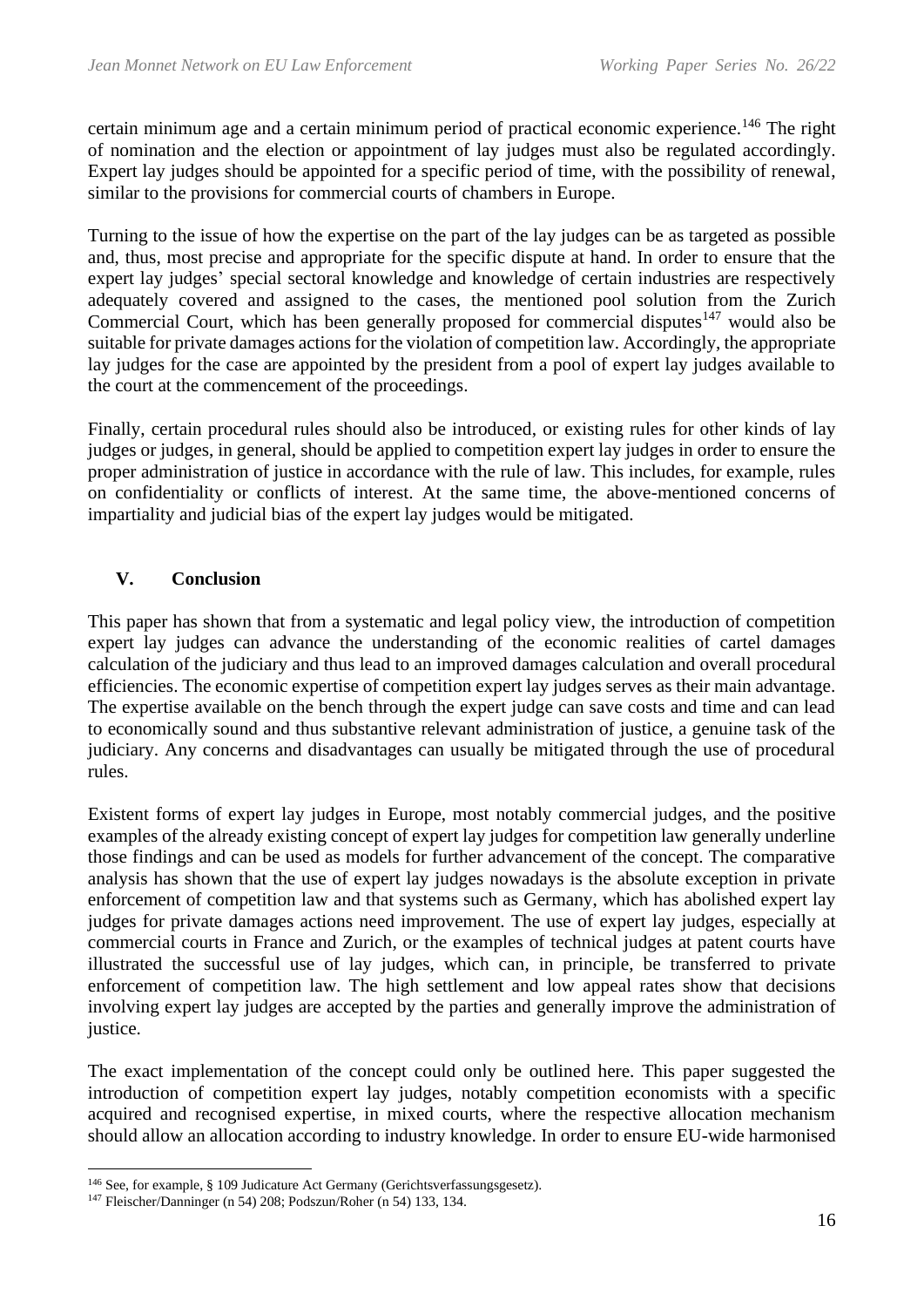(minimum) standards, the basic concept for competition expert lay judges raised here could be taken up in a revision of the Damages Directive and supplemented by further refinements.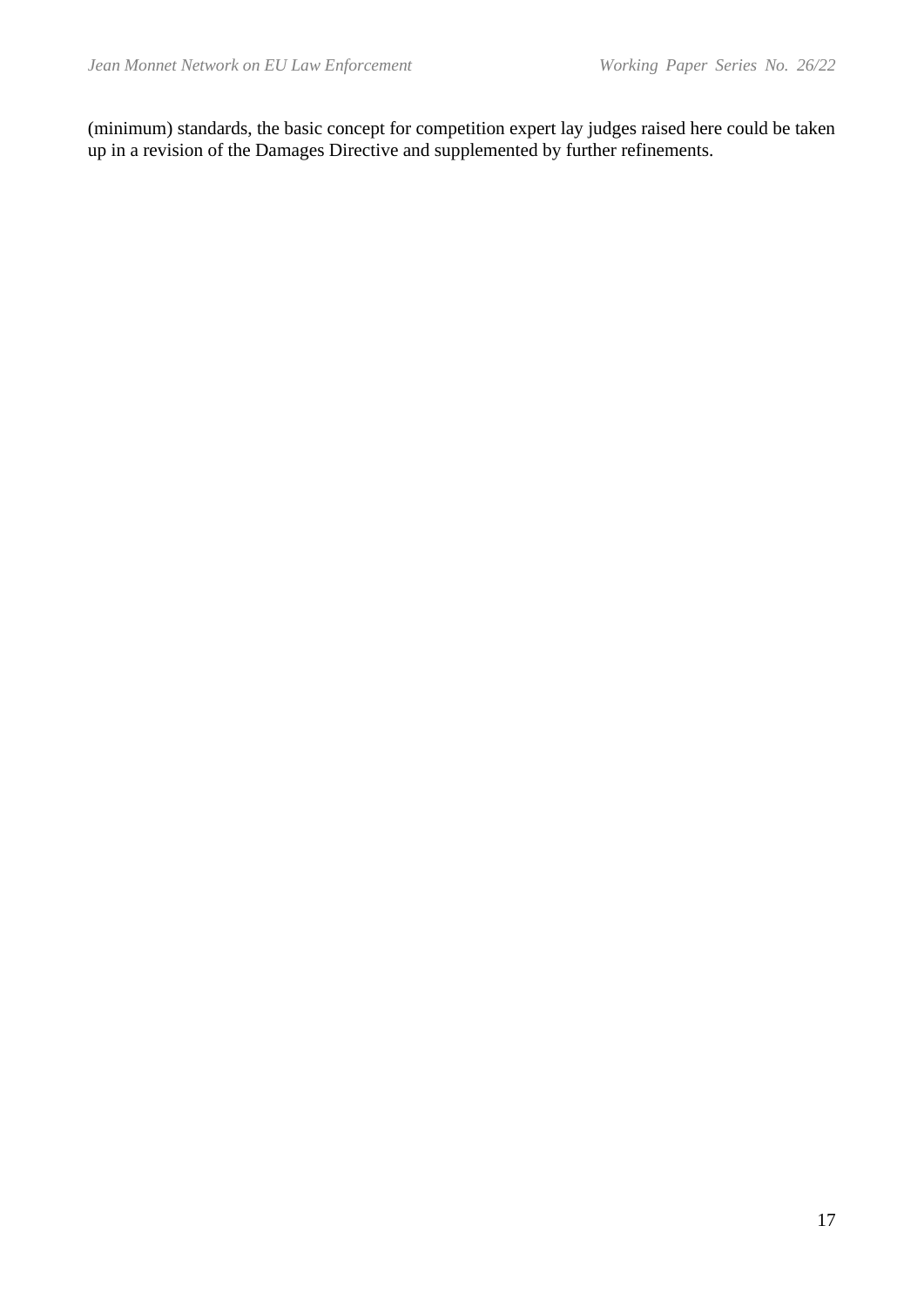#### **References**

### **Cases**

- 3. German Constitutional Court [7 November 1975] 2 BvL 13/75
- 4. German Constitutional Court [3 June 1980] 1 BvL 114/78
- 5. German Federal Court of Justice [26 April 1989] Ivb ZR 48/88
- 6. German Federal Court of Justice [26 August 2014] X ZB 19/12
- 7. *Kellermann v. Sweden*, European Court of Human Rights [26 October 2004] Application no. 41579/98
- 8. *Langborger v. Sweden*, European Court of Human Rights [22 June 1989] Application no. 11179/84
- 9. Provincial Court of Barcelona [10 January 2020] No. 1964/2018

# **Legislation**

- 1. Act on Patent and Market Courts Sweden (Lag om patent- och marknadsdomstolar)
- 2. Act on proceedings before the Labour Court Finland (laki oikeudenkäynnistä työtuomioistuimessa)
- 3. Agricultural Procedures Act Germany (Landwirtschaftsverfahrensgesetz)
- 4. Belgian Judicial Code (Gerechtelijk Wetboek, Code Judiciaire)
- 5. BT-Drs. I/3819 p. 16, 19
- 6. BT-Drs. I/4429 p. 1
- 7. BT-Drs. 17/9852, p. 38, 54
- 8. Code of Civil Procedure Germany (Zivilprozessordnung)
- 9. Code of Civil Procedure Italy (Codice di procedura civile)
- 10. Code of Civil Procedure Luxembourg (Code de procedure civile)
- 11. Code of Civil Procedure Switzerland (Zivilprozessordnung)
- 12. Commercial Code France (Code du commerce)
- 13. Competition Act Austria (Kartellgesetz)
- 14. Damages Directive 2014/104/EU [2014]
- 15. German Judiciary Act (Deutsches Richter Gesetz)
- 16. Judicature Act Germany (Gerichtsverfassungsgesetz)
- 17. Judicial Code Belgium (Code judiciaire)
- 18. Jurisdictional Rules Austria (Jurisdiktionsnorm)
- 19. Labour and Social Court Act Austria (Arbeits- und Sozialgerichtsgesetz)
- 20. Labour Court Act Germany (Arbeitsgerichtsgesetz)
- 21. Labour Law France (Code du travail)
- 22. Law on the Organisation of Courts and Authorities in Civil and Criminal Procedure Zurich (Gesetz über die Gerichts- und Behördenorganisation im Zivil- und Strafprozess)
- 23. Law 6/1985 of 1 July 1985 on the Judiciary Spain (Ley Orgánica 6/1985, de 1 de julio, del Poder Judicial)
- 24. Patent Act Austria (Patentgesetz)
- 25. Patent Act Germany (Patentgesetz)
- 26. Patent Court Act Switzerland (Patentgerichtsgesetz)
- 27. Royal Decree 1975 of 1933 (Consolidated Law on Public Waters) (Regio Decreto n° 1775 del 1933 (Testo Unico delle Acque Pubbliche))
- 28. Rural and Maritime Fishing Code France (Code rural et de la pêche maritime)
- 29. Unified Patent Court Agreement (UPCA)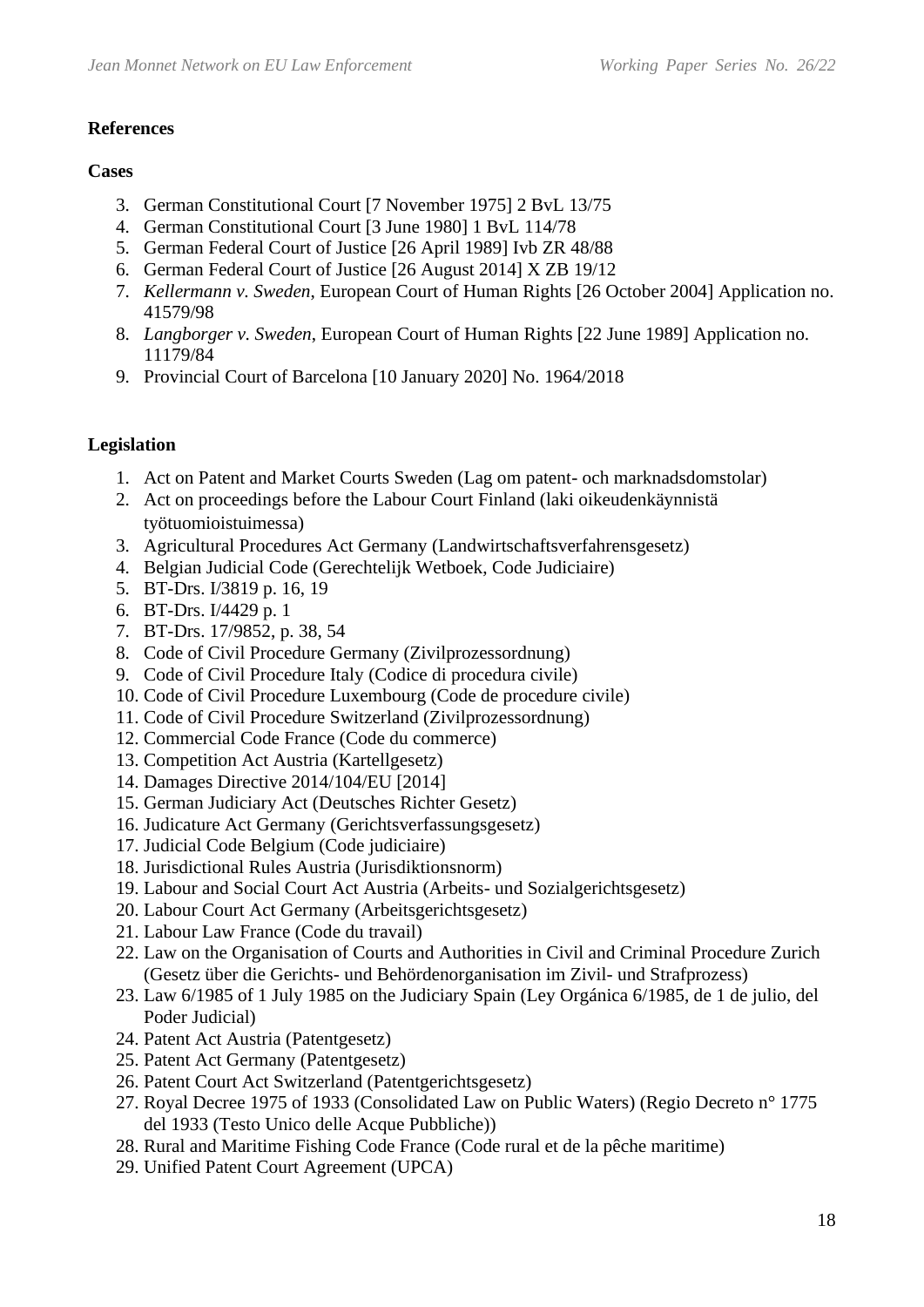### **Bibliography**

- 1. Auberger, Bernard, 'La chambre internationale du Tribunal de Commerce de Paris' [2010] 10 Juriste d'Entreprise Magazine 61
- 2. Baum, Lawrence, *Specializing the Courts* (University of Chicago Press 2011)
- 3. Baumann, Mechthild and Lieber, Hasso , 'Ehrenamtliche Richter in Landwirtschaftsverfahren' [2012] Richter ohne Robe 6
- 4. Baur, Fritz 'Laienrichter heute?' in Otto Bachof (ed) Tübinger Festschrift für Eduard Kern (Mohr Siebeck 1968) 49
- 5. Bernd Hirtz, 'Die Zukunft des Zivilprozesses' [2014] NJW 2529
- 6. Beyer, Rudi, 'Bewährte Zusammenarbeit zwischen technischen Richtern und rechtskundigen Richtern auch bei einem zentralen europäischen Patentgericht' [2001] MittdtPatA 329
- 7. Biard, Alexandre, 'International Commercial Courts in France: Innovation without Revolution?' [2019] 12 Erasmus L Rev 24
- 8. Blomeyer, Jürgen, 'Der Ruf nach dem spezialisierten und sachverständigen Richter' [1970] ZRP 153
- 9. Bosco, David, La spécialisation judiciaire française en matière de concurrence dans l'impasse, [2011] Concurrences 236
- 10. Brunner, Alexander and Monferrini, Isabelle, *Die Zukunft der Handelsgerichte in Europa* (Stämpfli Verlag 2019)
- 11. Brunner, Alexander and Nobel, Peter, *Handelsgericht Zürich 1866-2016: Zuständigkeit, Verfahren und Entwicklungen* (Schulthess 2016)
- 12. Brunner, Alexander, 'Handelsrichter als Vermittler zwischen Wirtschaft und Recht' [2006] 102 SJZ 428
- 13. Brunner, Alexander, *Europäische Handelsgerichtsbarkeit* (Stämpfli Verlag 2009)
- 14. Burgess, Peter, Corby, Sue, Höland, Armin, Michel, Hélène, Willemez, Laurent, Buchwald, Christina and Krausbeck, Elisabeth 'The Roles, Resources and Competencies of Employee Lay Judges: a cross-national study of Germany, France and Great Britain' (2017) Working Paper 151 <https://www.boeckler.de/pdf/p\_fofoe\_WP\_051\_2017.pdf> accessed 01 May 2022
- 15. Bydlinski, Sonja and Wittmann-Tiwald, Maria, *300 Jahre staatliche Handelsgerichtsbarkeit* (NMW 2018)
- 16. Calliess, Gralf-Peter 'Der Richter im Zivilprozess Sind ZPO und GVG noch zeitgemäß?' [2014] NJW-Beil. 27
- 17. Calliess, Gralf-Peter and Hoffmann, Hermann, 'Effektive Justizdienstleistungen für den globalen Handel' [2009] ZRP 1
- 18. Chaput, Yves, 'Objectifs en France' in Brunner, Alexander and Monferrini, Isabelle (eds), *Die Zukunft der Handelsgerichte in Europa* (Stämpfli Verlag 2019)
- 19. Corby, Sue, Burgess, Peter and Höland, Armin, 'Employees as judges in European Labour courts: A conflict of interests?' (2021) Eur J Ind Relat 27 (3) 231
- 20. Creutzfeldt, Malte, 'Ehrenamtliche Richter in der Arbeitsgerichtsbarkeit' [1995] AUA 263
- 21. De La Mare, Tom, 'Private Actions in the Competition Appeal Tribunal: The Consumer Rights Act Giveth and the 2015 Competition Appeal Tribunal Rules Taketh away' (2015) 14 Competititon LJ 219
- 22. Drummen, Jean-Betrand, 'Pratique en France' in Brunner, Alexander and Monferrini, Isabelle (eds), *Die Zukunft der Handelsgerichte in Europa* (Stämpfli Verlag 2019) 101
- 23. Elfriede Solé and Anneliese Kodek and Sabine Völkl-Torggler, *Das Verfahren vor dem Kartellgericht* (2nd edn Verlag Österreich 2019)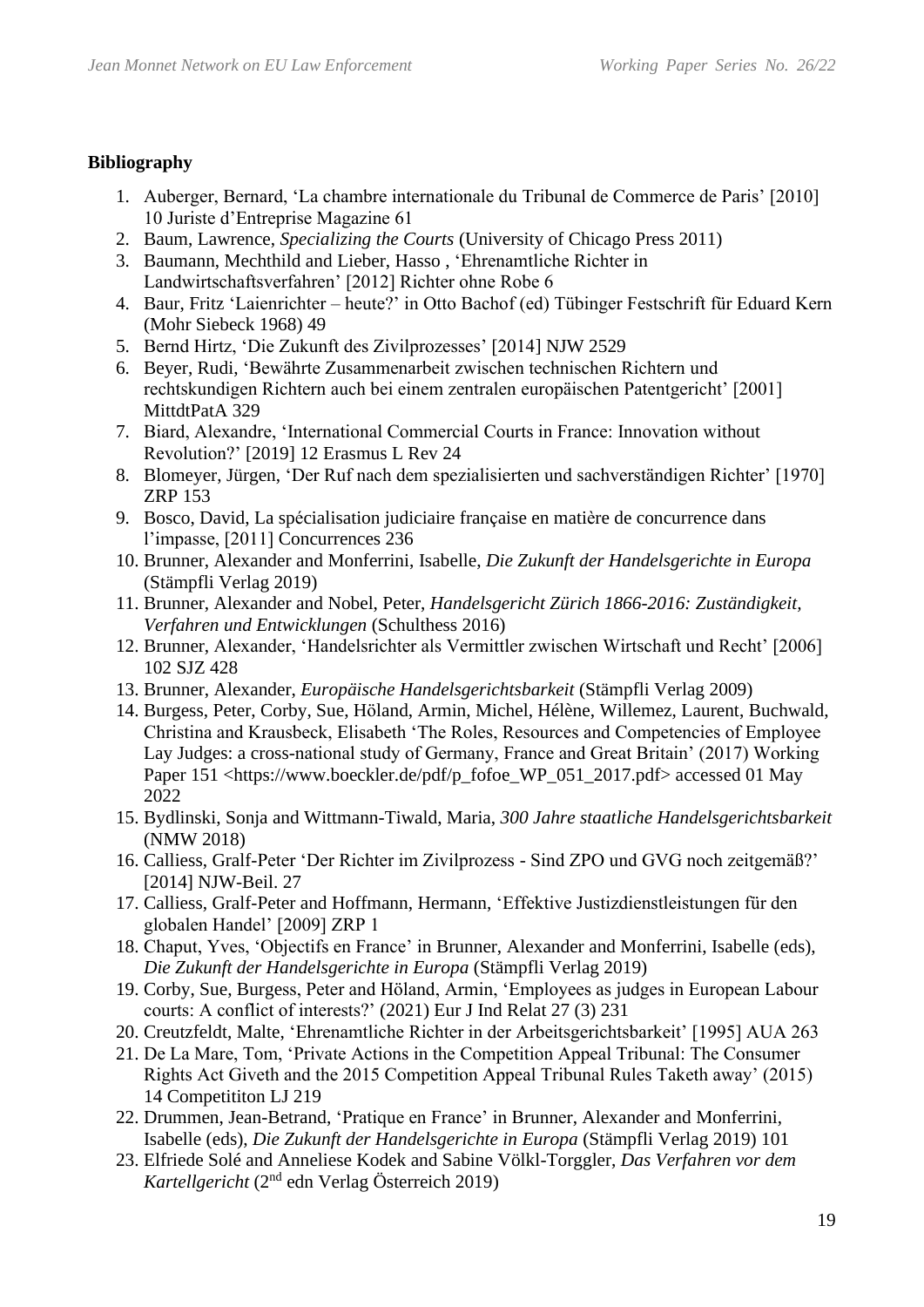24. European Commission, 'Commission Staff Working Document on the implementation of Directive 2014/104/EU of the European Parliament and of the Council of 26 November 2014 on certain rules governing actions for damages under national law for infringements of the competition law provisions of the Member States and of the European Union (14 December

2020,)'<https://ec.europa.eu/competition/antitrust/actionsdamages/report\_on\_damages\_dire ctive\_implementation.pdf> accessed 09 May 2022

- 25. European Commission, 'Practical Guide Quantifying Harm in Actions for Damages Based on Breaches of Article 101 or 102 of the TFEU' ((SWD(2013) 205), <https://ec.europa.eu/competition/antitrust/actionsdamages/quantification\_guide\_en.pdf> accessed 01 May 2022
- 26. Fleischer, Holger and Danninger, Nadja, 'Handelsgerichte in Frankreich und Deutschland zwischen Tradition und Innovation' [2017] RIW 549
- 27. Fleischer, Holger and Danninger, Nadja, 'Die Kammer für Handelssachen: Entwicklungslinien und Zukunftsperspektiven' [2017] ZIP 205
- 28. Fleischer, Holger, 'Spezialisierte Gerichte: Eine Einführung' [2017] RabelsZ 497
- 29. Fuchs, Felix, 'Aktuelle Fragen und Rechtsprechung im Zusammenhang mit der Verweisung des Rechtsstreits von der Zivilkammer an die Kammer für Handelssachen' [2020] GWR 280
- 30. Gerlach-Worch, Ute, 'Ehrenamtliche Landwirtschaftsrichter: Mitwirkung auf Augenhöhe durch Sachkunde' [2016] Richter ohne Robe 7
- 31. George, David, 'Reforms to Private Actions in the Competition Appeal Tribunal Taking Stock One Year on' (2016) 15 Competititon LJ 225
- 32. Gronemeyer, Achim and Slobodenjuk, Dimitri, 'Die 8. GWB-Novelle Ein Überblick' [2013] WRP 1279
- 33. Gugerbauer, Norbert, *Kartellgesetz und Wettbewerbsgesetz* (3rd edn Verlag Österreich 2017)
- 34. Haas, Ulrich, 'Deutsche Zivilkammern in Handelssachen' in Brunner, Alexander (ed), *Europäische Handelsgerichtsbarkeit* (Stämpfli Verlag 2009) 113
- 35. Haucap, Justus and Heimeshoff, Ulrich, 'Kartellschadensermittlung im Spannungsfeld zwischen Präzision und Effizienz: Prinzipielle Anforderungen aus ökonomischer Perspektive und praktische Handlungsoptionen' [2022] ZWeR 80, 100
- 36. Hess, Burkhard and Boerner, Timon 'Chambers for International Commercial Disputes in Germany: The State of Affairs' [2019] 12 Erasmus L Rev 33
- 37. Hornkohl, Lena, 'The Presumption of Harm in EU Private Enforcement of Competition Law – Effectiveness vs Overenforcement' [2021] ECLIC 29
- 38. Ivkovic, Sanja K, Diamond Shari S, Hans, Valerie P and Marder, Nancy S, *Juries, Lay Judges and Mixed Courts – A Global Perspective* (Cambridge University Press, 2021)
- 39. Kathrein, Georg, 'Grundlagen Österreich' in Brunner, Alexander and Monferrini, Isabelle (eds) *Die Zukunft der Handelsgerichte in Europa* (Stämpfli Verlag 2019) 45
- 40. Kern, Christoph A, 'English as a Court Language in Continental Courts' [2012] 5 Erasmus L Rev 187
- 41. Kessler, Amalia D, *A Revolution in Commerce: The Parisian Mechant Court and the Rise of Commercial Society in Eighteenth-Century France* (Yale University Press 2007)
- 42. Keßler, Jürgen 'Was lange währt, wird endlich gut? Annotationen zur 8. GWB-Novelle' [2013] WRP 1116
- 43. Klaus Lindloh, *Der Handelsrichter und sein Amt* (6<sup>th</sup> edn Vahlen 2012)
- 44. Klein, Thomas, 'Praxis an den Schweizer Handelsgerichten' in Brunner, Alexander (ed), *Europäische Handelsgerichtsbarkeit* (Stämpfli Verlag 2009) 75
- 45. Kohl, Gerald and Reiter-Zatloukal, Ilse, *Laien in der Gerichtsbarkeit* (Verlag Österreich 2019)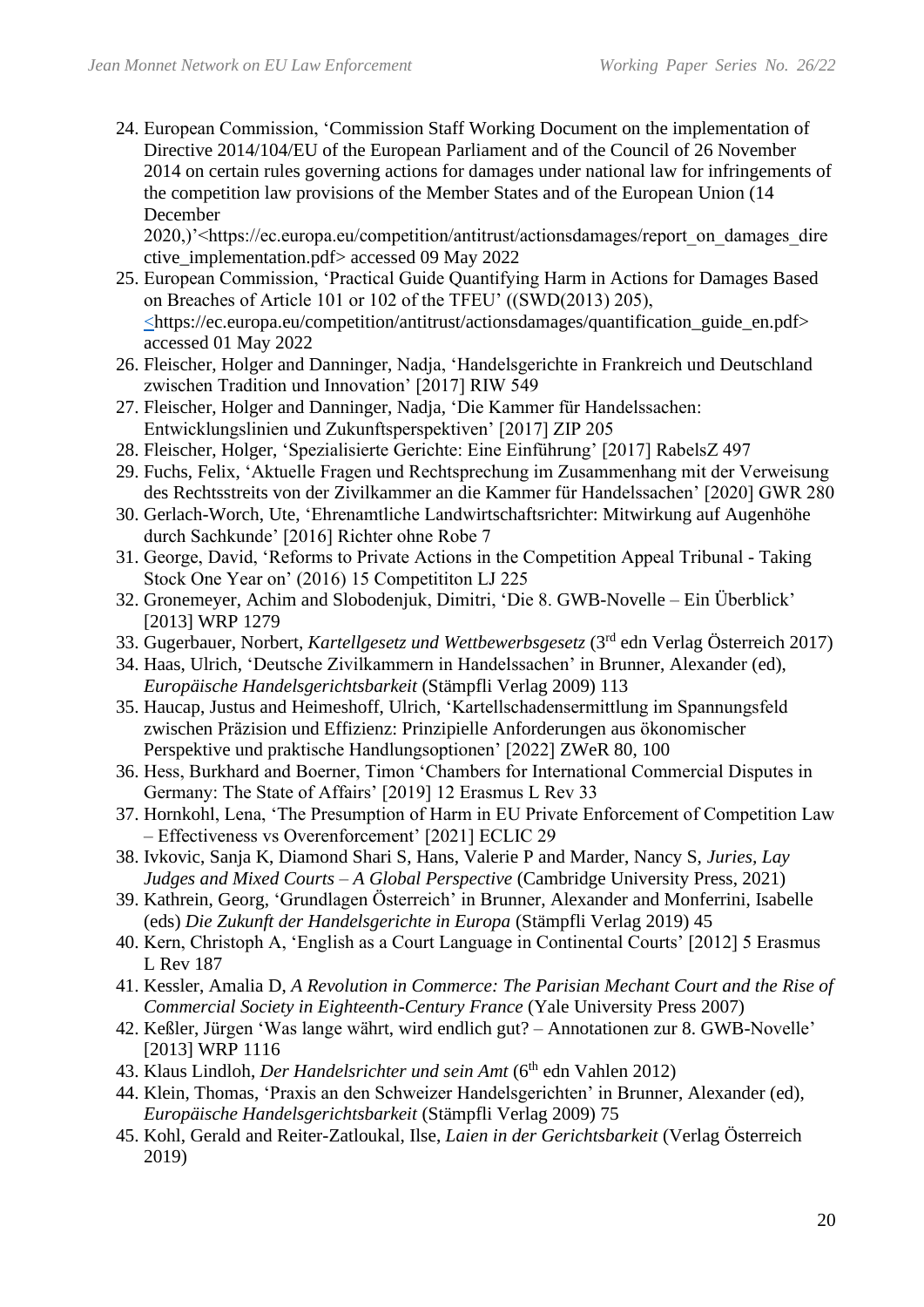- 46. Kramer, Eberhard, 'Grundlagen Deutschland' in Brunner, Alexander and Monferrini, Isabelle (eds) *Die Zukunft der Handelsgerichte in Europa* (Stämpfli Verlag 2019) 67
- 47. Krenn, Karl-Heinz, 'Der Beitrag der fachmännischen Laienrichter aus dem Handelsstand für die Handelsgerichtsbarkeit' in Gerald Kohl and Ilse Reiter-Zatloukal (eds) *Laien in der Gerichtsbarkeit* (Verlag Österreich 2019) 431
- 48. Kunzler, Dieter, 'Deutsche Handelsgerichtsbarkeit Praxis' in Brunner, Alexander (ed), *Europäische Handelsgerichtsbarkeit* (Stämpfli Verlag 2009) 133
- 49. Kunzler, Dieter, 'Praxisvorschläge Deutschland' in Brunner, Alexander and Monferrini, Isabelle (eds), *Die Zukunft der Handelsgerichte in Europa* (Stämpfli Verlag 2019) 77
- 50. Laborde, Jean-François, *Cartel damages actions in Europe: How courts have assessed cartel overcharges:* 2021 edition (5<sup>th</sup> edn) [2021] Concurrences 232
- 51. Leise, Karl-Heinz , 'Das Selbstverständnis des Bundespatentgerichts unter besonderer Berücksichtigung des technischen Richters' [1981] GRUR 470
- 52. Leuenberger, Christoph, 'Grundlagen Schweiz' in Brunner, Alexander and Monferrini, Isabelle (eds) *Die Zukunft der Handelsgerichte in Europa* (Stämpfli Verlag 2019) 21
- 53. Lobach, Quincy C, 'Netherlands Commercial Court Englisch als Gerichtssprache in den Niederlanden' [2017] IWRZ 256
- 54. Lotz, Michael, 'Qualitätssicherung im Zivilprozess' [2014] DRiZ 20
- 55. Machura, Stefan , Civil Justice: Lay Judges in the EU Countries, Oñati Socio-legal Series [online] (2016) 6 235
- 56. Makatsch, Tilman and Kacholdt, Babette, 'Estimation of cartel damages in competition litigation in Germany: 15 per cent as the new standard?' (2021) 14 GCLR 12
- 57. Malsch, Marijke, *Democracy in the Courts : lay participation in European criminal justice systems* (Ashgate 2009)
- 58. Maton, Anthony, Latham, Simon, Kuijper, Marc and Angerbauer, Timo, 'Update on the Effectiveness of National Fora in Europe for the Practice of Antitrust Litigation', JECLAP 3 (2012) 586
- 59. Meier, Isaak and Rüegg, Michael, 'Handelsgerichtsbarkeit in der Schweiz' in Brunner, Alexander (ed), *Europäische Handelsgerichtsbarkeit* (Stämpfli Verlag 2009) 33
- 60. Michael Holoubek and Michael Potacs, *Öffentliches Wirtschaftsrecht* (4th edn Verlag Österreich 2019)
- 61. Monferrini, Isabelle, 'Vergleichsverhandlungen vor dem Zürcher Handelsgericht, Beiträge aus den zehn Kammern des Handelgerichts' in Brunner, Alexander and Nobel, Peter (eds.) *Handelsgericht Zürich 1866-2016: Zuständigkeit, Verfahren und Entwicklungen* (Schulthess 2016) 134
- 62. Neuhaus, Stephan, 'Der Sachverständige im deutschen Patentverletzungsprozess' [1987] GRUR Int. 483
- 63. Neumann, Nils and Bovelett, Hans-Gert , 'Zur KfH oder nicht? Prozesslagen und Anwaltstaktik' [2018] NJW 3498
- 64. Nobel, Peter, 'Praxisvorschläge Schweiz' in Brunner, Alexander and Monferrini, Isabelle (eds) *Die Zukunft der Handelsgerichte in Europa* (Stämpfli Verlag 2019) 33
- 65. Nobel, Peter, 'Zur Institution der Handelsgerichte' (1983) I ZSR 137
- 66. Peetermanns, Erik and Lambrecht, Philippe, 'The Brussels International Business Court: Initial Overview and Analysis' [2019] 12 Erasmus L Rev 42
- 67. Piergiovanni, Vito, *The Courts and the Development of Commercial Law* (Dunker & Humblot 1987)
- 68. Podszun, Rupprecht and Roher, Tristan, 'Die Zukunft der Kammer für Handelssachen' [2019] NJW 131
- 69. Podszun, Rupprecht, 'QualityLaw: Zuständigkeitskonzentration für IT-Recht' [2022] MMR 249